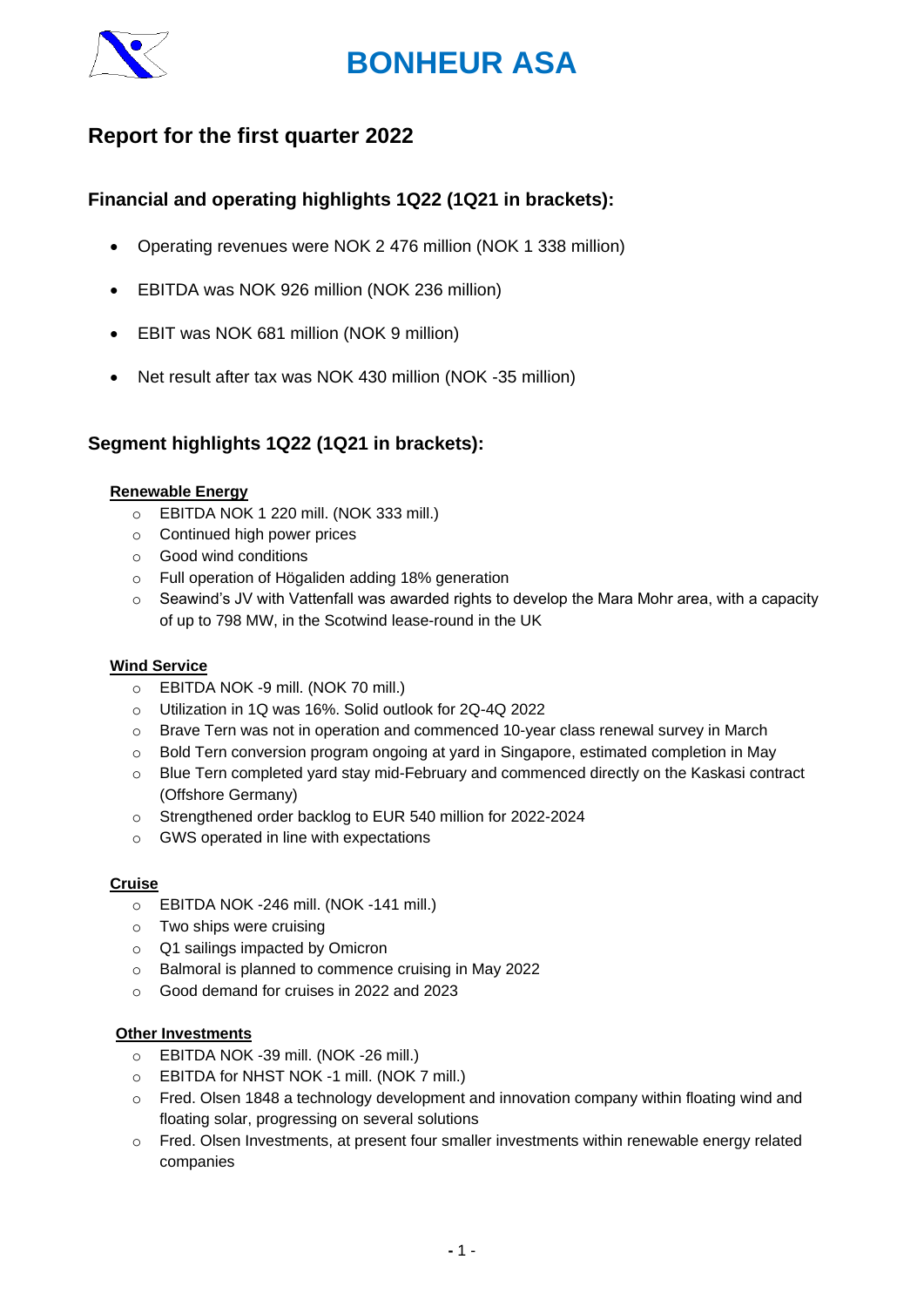

## **Financial information**

The unaudited Group accounts for 1Q22 comprise Bonheur ASA (the "Company") and its subsidiaries (together the "Group of companies") and the Group of companies' ownerships in associates.

The main business segments of the Group of companies are Renewable Energy, Wind Service, Cruise and Other investments.

| Financial key figures (million NOK)                       | 1Q22       | 1Q21       |
|-----------------------------------------------------------|------------|------------|
|                                                           |            |            |
| Operating revenue                                         | 2476       | 1 338      |
| <b>EBITDA</b>                                             | 926        | 236        |
| EBIT                                                      | 681        | 9          |
| Net result                                                | 430        | $-35$      |
| Hereof attributable to shareholders of the parent company | 54         | -138       |
| Total number of shares outstanding as per                 | 42 531 893 | 42 531 893 |
| Average number of shares outstanding in the period        | 42 531 893 | 42 531 893 |
| Basic/diluted earnings per share                          | 1,3        | $-3,3$     |
| Gross interest-bearing liabilities                        | 10 175     | 10 634     |
| Net interest-bearing liabilities                          | 5666       | 6428       |
| Cash and cash equivalents                                 | 4 508      | 4 206      |
| Capital expenditure                                       | 305        | 79         |

The Group of companies' operating revenues in the quarter amounted to NOK 2 476 million (NOK 1 338 million). Renewable Energy had operating revenues of NOK 1 442 million (NOK 477 million), Wind Service NOK 574 million (NOK 607 million), Cruise NOK 209 million (NOK 0 million). Other investments had operating revenues of NOK 252 million (NOK 254 million).

EBITDA in the quarter was NOK 926 million (NOK 236 million). Renewable Energy achieved EBITDA of NOK 1 220 million (NOK 333 million), Wind Service NOK -9 million (NOK 70 million), Cruise NOK -246 million (NOK -141 million). Within Other investments EBITDA was NOK -39 million (NOK -26 million).

Depreciation in the quarter was NOK -245 million (NOK -227 million). No impairment was booked in the quarter.

EBIT in the quarter was NOK 681 million (NOK 9 million).

Net financial items in the quarter were NOK -14 million (NOK 18 million). Net interest expenses in the quarter were NOK -96 million (NOK -91 million). In addition, there were net unrealized financial gains of NOK 92 million (NOK 112 million) in the quarter, which mainly consist of unrealized financial instruments of NOK 105 million (NOK 112 million), unrealized gain on investments of NOK 22 million (NOK 14 million) and exchange rate differences of NOK -35 million (NOK -15 million). Other financial items amounted to NOK -10 million (NOK -3 million).

Net Result in the quarter was NOK 430 million (NOK -35 million) of which NOK 54 million (NOK -138 million) is attributable to the shareholders of the parent company. The non-controlling interests' share of the net result in the quarter was NOK 376 million (NOK 103 million).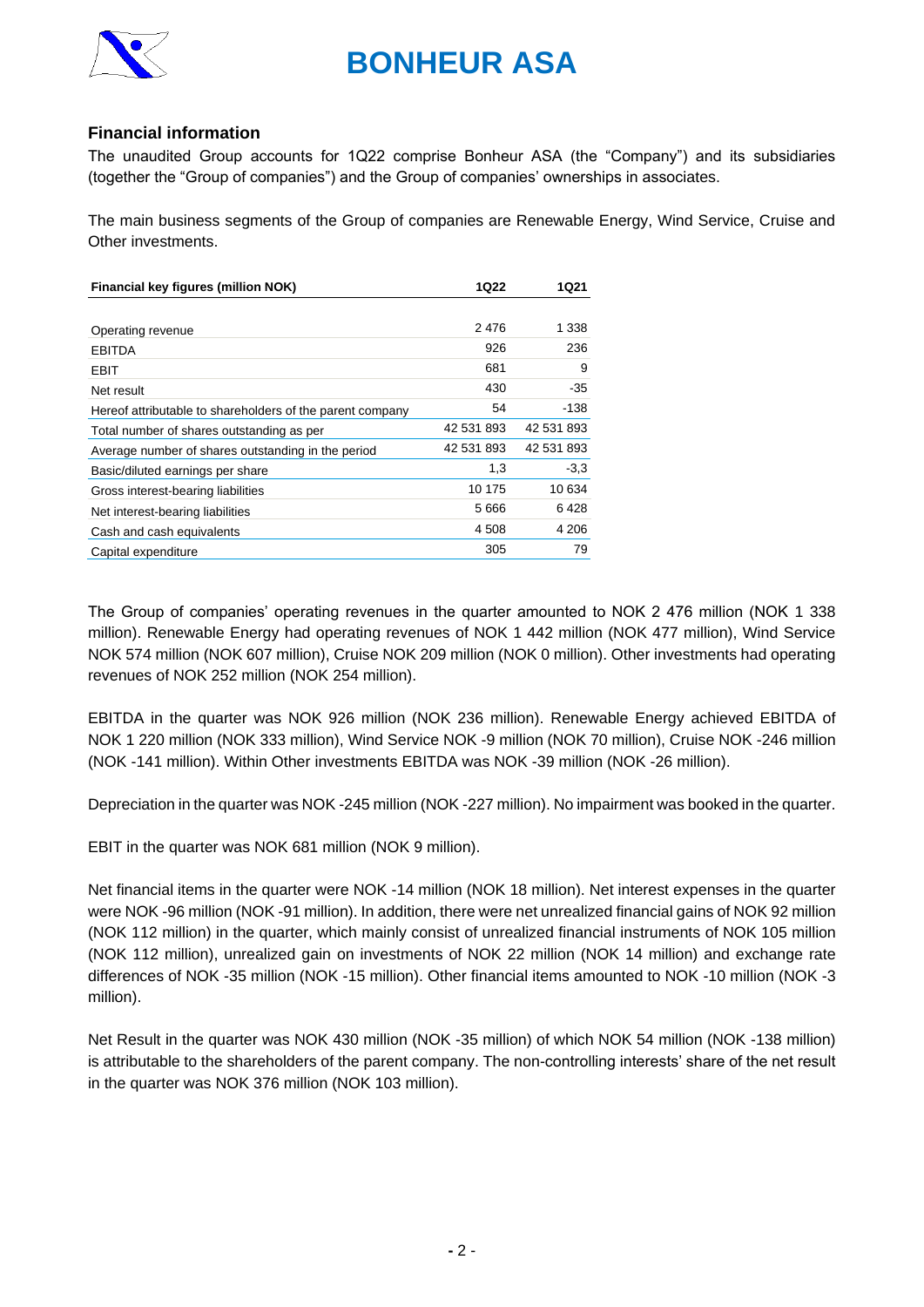

# **Business segments**

The business segments are presented below on a 100% basis. Note 4 shows the segmental information.

For a list of company names and abbreviations used in the report, please see page 23.

### **Renewable Energy**

Renewable Energy consists of 100% ownership of Fred. Olsen Renewables AS with subsidiaries (FOR) and 100% ownership of Fred. Olsen Seawind ASA (FOS).

FOR owns twelve wind farms in operation and has a portfolio of development projects onshore in the UK, Norway, Sweden and Italy. Furthermore, FOR has a partnership with Solar Energy Research Institute of Singapore (SERIS) for floating solar and a test project under development in the Canary Islands.

Nine wind farms are located in Scotland. Six wind farms with installed capacity of 433 MW (Crystal Rig, Crystal Rig II, Rothes, Rothes II, Paul's Hill and Mid Hill) are owned by Fred. Olsen Wind Limited (FOWL), a company which is 51% owned by FORAS. The remaining 49% of FOWL is owned by the UK listed infrastructure fund The Renewables Infrastructure Group Limited (TRIG).

Two Scottish windfarms (Crystal Rig III and Brockloch Rig Windfarm with total installed capacity of 75 MW) are owned by Fred. Olsen CBH Limited (FOCBH), a company which is 51% owned by FOR and 49% owned by Aviva Investors Global Services Ltd (Aviva Investors).

Four wind farms with total installed capacity of 279.5 MW are owned 100% by FOR, in Scotland (Brockloch Rig I), in Norway (Lista) and in Sweden (Fäbodliden and Högaliden). FOR has an installed gross capacity of 787.7 MW.

The below table gives an overview of all the wind farms, including their respective support and power price regimes:

| <b>Wind farm</b>       | <b>Construction</b><br>year | Area      | <b>Gross</b><br>capacity<br>(MW) | <b>FOR</b><br>ownership<br>$(\%)$ | <b>Support regime</b><br>(*)          | <b>Support</b><br>expiry |
|------------------------|-----------------------------|-----------|----------------------------------|-----------------------------------|---------------------------------------|--------------------------|
| Crystal Rig            | 2003                        | <b>UK</b> | 62.5                             | 51%                               | <b>ROC</b>                            | Mar 2027                 |
| Rothes                 | 2005                        | <b>UK</b> | 50.6                             | 51%                               | <b>ROC</b>                            | Mar 2027                 |
| Paul's Hill            | 2005                        | <b>UK</b> | 64.4                             | 51%                               | <b>ROC</b>                            | Mar 2027                 |
| Crystal Rig II         | 2009                        | <b>UK</b> | 138.0                            | 51%                               | <b>ROC</b>                            | Nov 2029                 |
| Rothes II              | 2013                        | <b>UK</b> | 41.4                             | 51%                               | <b>ROC</b>                            | Feb 2033                 |
| Mid Hill               | 2013                        | UK        | 75.9                             | 51%                               | <b>ROC</b>                            | Dec 2033                 |
| Crystal Rig III        | 2016                        | UK        | 13.8                             | 51%                               | <b>ROC</b>                            | Nov 2036                 |
| Brockloch Rig Windfarm | 2017                        | <b>UK</b> | 61.5                             | 51%                               | <b>ROC</b>                            | Mar 2037                 |
| Brockloch Rig I        | 1996                        | <b>UK</b> | 21.6                             | 100%                              | <b>ROC</b>                            | Mar 2027                 |
| Fäbodliden             | 2015                        | Sweden    | 79.2                             | 100%                              | GC                                    | Nov 2030                 |
| Högaliden              | 2021                        | Sweden    | 107.5                            | 100%                              | GC                                    | Dec 2037                 |
| Lista                  | 2012                        | Norway    | 71.3                             | 100%                              | None (Supported<br>upon construction) | N/A                      |

\*) ROC: Renewable Obligation Certificate, GC: Green Certificate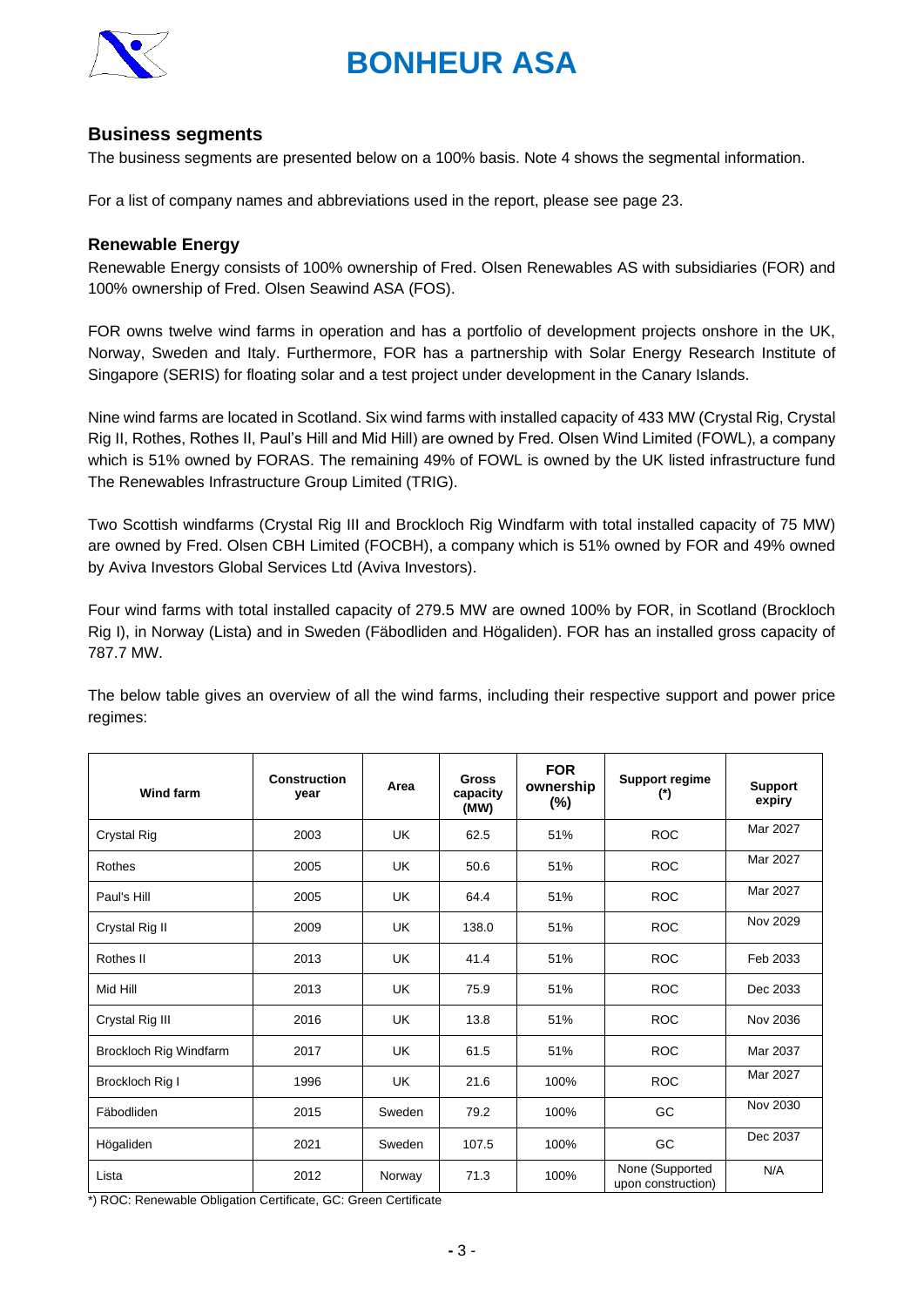

Revenue comes from electricity generation and sale of electricity and green certificates. The electricity sales for the windfarms are on floating contracts and are subject to change in electricity prices. In addition, all windfarms receive green certificates, whereof Renewable Obligation Certificates (ROC) on the Scottish wind farms accounts for majority of total revenue of the green certificates.

In 2021 FORAS commenced preparation for construction of Fäbodliden 2 (17.2 MW), a wind farm which is an extension of Fäbodliden (79.2 MW) with shared infrastructure and with estimated completion in 2023. In addition, 288 MW of consented projects in Sweden and UK are in the pre-construction phase. Furthermore, FORAS has over time built up a development portfolio of onshore wind projects of approximately 3500 MW.

FOR completed the process of separating offshore wind into a separate business unit named Fred. Olsen Seawind ASA (FO Seawind) from 1 December 2021. FO Seawind, in a 50/50 partnership with Vattenfall, was in January 2022 successfully awarded the Mara Mohr floating offshore wind site in the ScotWind leasing round with a capacity of up to 798 MW. Furthermore, FO Seawind is progressing the development of Codling wind park project in the Irish Sea together with the Joint Venture partner, EDF. Codling Wind Park represents one of the largest energy infrastructure investments in Ireland this decade and would become Ireland's largest offshore wind farm. Furthermore, the company has entered into a Joint Venture with Hafslund ECO and Ørsted for the development of offshore wind in Norway in combination with offshore transmission concepts.

Installed gross capacity (MW) and achieved gross generation (MWh) for the quarter, year to date and the same periods last year, are presented in the tables below.

|                            |         |         |                     | As per 1Q |       |
|----------------------------|---------|---------|---------------------|-----------|-------|
| Generation (MWh)           | 1Q22    | 1Q21    | Capacity (MW)       | 2022      | 2021  |
| UK (Controlled 51%)        | 461 957 | 377 590 | UK (Controlled 51%) | 508.1     | 508,1 |
| UK (Wholly owned)          | 11 523  | 8872    | UK (Wholly owned)   | 21.6      | 21.6  |
| Scandinavia (Wholly owned) | 267 978 | 127 198 | Scandinavia         | 258       | 150,5 |
| Total                      | 741 458 | 513 660 | Total               | 787.7     | 680,2 |

| (Figures in NOK million)               | 1Q22    | 1Q21    |
|----------------------------------------|---------|---------|
| Operating revenues                     | 1442    | 477     |
| <b>EBITDA</b>                          | 1 2 2 0 | 333     |
| <b>EBITDA</b> margin                   | 85%     | 70%     |
| <b>EBIT</b>                            | 1 1 4 1 | 262     |
| <b>EBT</b>                             | 1 1 8 6 | 329     |
| Net result after tax                   | 952     | 269     |
| Capex                                  | 35      | 12      |
| Equity                                 | 1 0 3 4 | -156    |
| Gross interest-bearing debt *)         | 5769    | 6051    |
| - Cash and cash equivalents            | 1 4 0 4 | 535     |
| $=$ Net interest-bearing debt (NIBD)   | 4 3 6 4 | 5516    |
| Capital employed (Equity + NIBD)       | 5 3 9 9 | 5 3 6 0 |
| *) Hereof internal debt to Bonheur ASA | 380     | 230     |

#### **Notes on 1Q22:**

Wholly owned companies contributed NOK 173 million to consolidated revenues, NOK 111 million to EBITDA and NOK 109 million to EBT. Wholly owned companies had a share of NOK 196 million of the consolidated equity in the segment, NOK 690 million in gross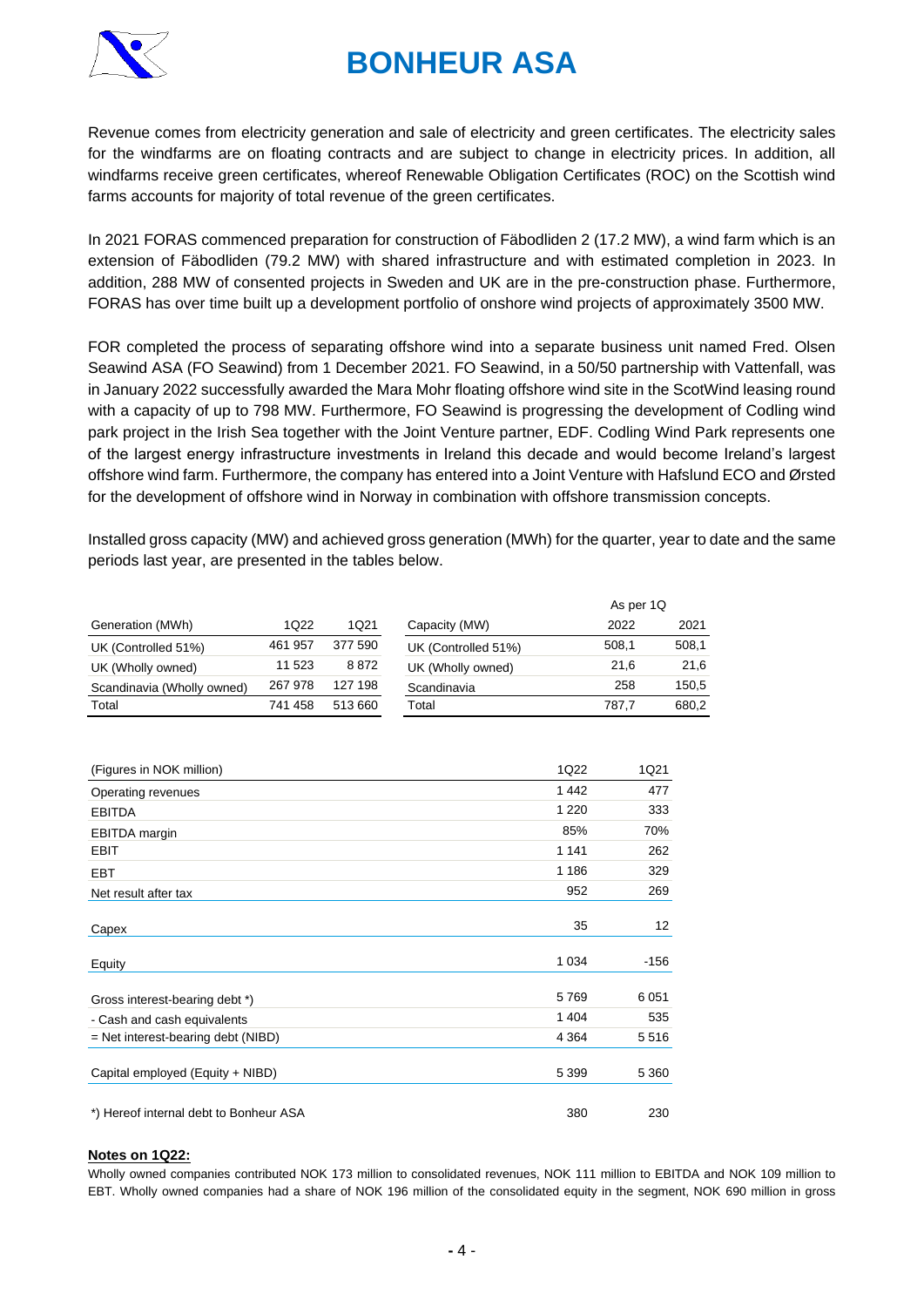

interest-bearing debt and NOK 273 million in cash and cash equivalents. Main companies with less than 100% ownership include Fred. Olsen Wind Limited (51%), Fred. Olsen CBH Limited (51%) and Codling Holding Limited (50%).

Of the NOK 5 388 million of gross interest-bearing debt, NOK 3 910 million is ring fenced in FOWL, 51% owned by FOR and 49% by TRIG. NOK 788 million is ring fenced in Fred. Olsen CBH Limited (FOCBH), which is 51% owned by FOR and 49% by Aviva Investors. In addition, NOK 629 million is ring fenced within Fred. Olsen CB Ltd. (FOCB), which is wholly owned by FOR and a holding company for FOR's 51% investment in FOCBH, and NOK 61 million is ring fenced in other wholly owned companies. All debt is non-recourse to Fred. Olsen Renewables AS (FORAS).

Operating revenues in the quarter were NOK 1 442 million (NOK 477 million). EBITDA was NOK 1 220 million (NOK 333 million). The result was positively impacted both by good wind conditions (23.5% increased generation compared to first quarter last year on a like for like basis), full production of Högaliden (adding 18% generation in the quarter), and by high power prices both in UK and in Scandinavia in the quarter (as can be seen in the graph below)



The graph includes power prices from the NO2 price area where the Lista wind farm is located, and power prices in SE2 where the Högaliden and Fäboliden wind farms are located. As seen in the graph, the prices in NO2 are more correlated with UK and European prices than the prices in SE2. The lower correlation in SE2 is due to lack of sufficient grid capacity within Sweden in periods with high power generation.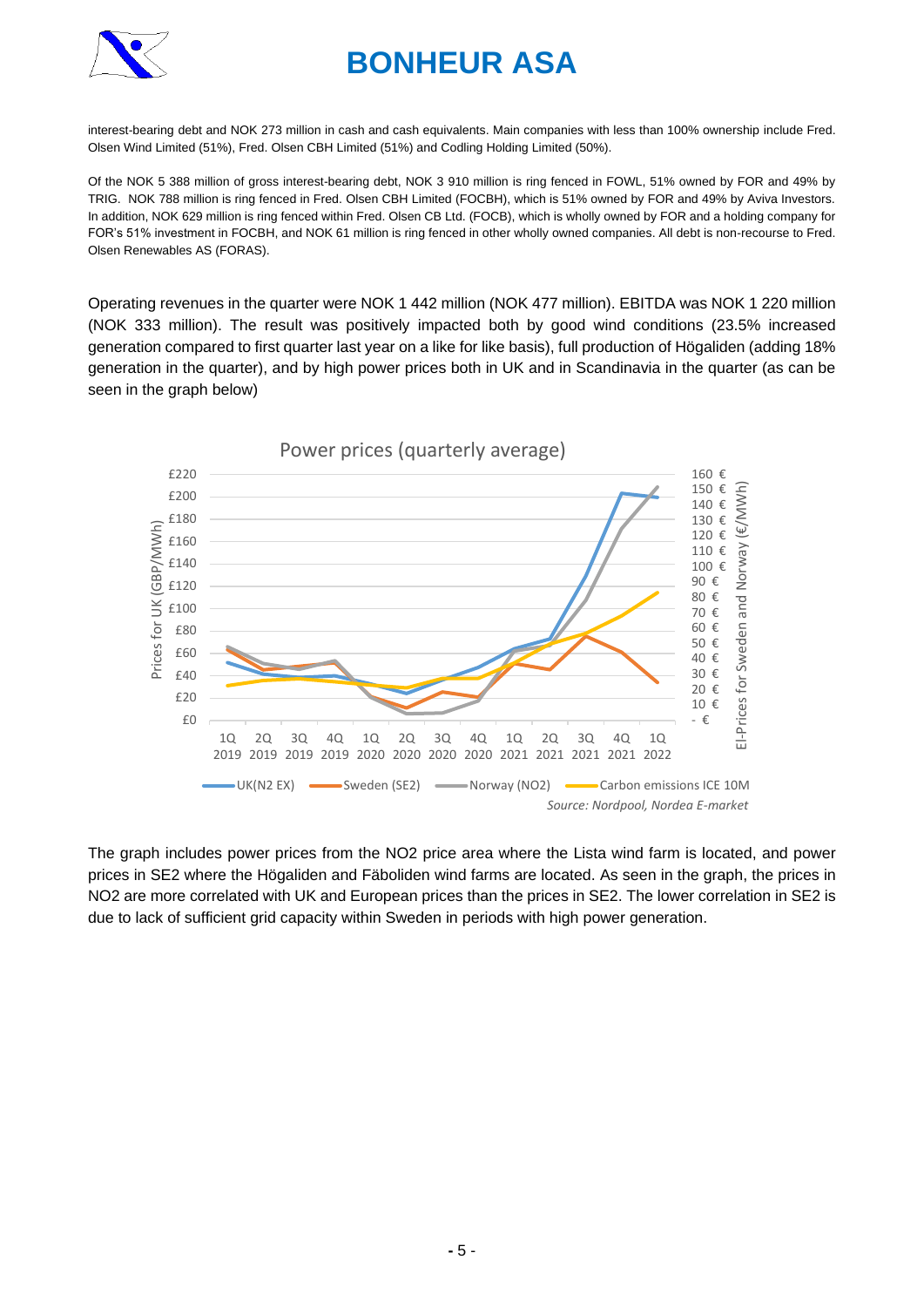

## **Wind Service**

Wind Service consists of the wholly owned Fred. Olsen Ocean Ltd with subsidiaries (FOO).

The segment includes the wholly owned Fred. Olsen Windcarrier AS (FOWIC), which through subsidiaries is providing Transport & Installation services (T&I) as well as Operation & Maintenance services (O&M) for the offshore wind industry.

FOWIC owns 100% of two jack-up T&I vessels Brave Tern and Bold Tern and 51% of Blue Tern.

During the quarter Brave Tern was not in operation, and in March the vessel left Malaysia to sail to Batam, Indonesia for 10-year class renewal survey (CRS). Blue Tern was at Fayard shipyard in Denmark undertaking class renewal work which was completed 15 February. The same day Blue Tern commenced the Kaskasi contract (offshore Germany) which is currently ongoing.

The upgrade program for the three vessels continues and Bold Tern is currently at Keppel shipyard in Singapore for crane replacement and upgrades. The project is expected to be completed in May 2022. The new cranes and sponsons installed will secure enhanced turbine carrying capacity and bring the three vessels on par with announced newbuilds. The vessels will be able to install the 13-15 MW turbines but will also have the potential to install larger turbines.

On 3 February 2022, FOWIC announced the intention of an initial public offering ("IPO") on the Oslo Stock Exchange. During the book building process, market conditions for IPOs deteriorated severely, not at least because of geopolitical tensions. On 21 February 2022, FOWIC resolved to place the process on hold and will consider resuming an IPO process when market conditions improve. FOWIC remains fully financed for its fleet upgrading program which will enable its three vessels to install efficiently the next generation wind turbines. It also has a strong revenue backlog of EUR 540 million and will continue to pursue its long-term strategies with a view to reinforcing its leading position in a growing market, including constructing a fourth vessel.

The planned yard stays during the low winter season, led to a utilization of only 16% in 1Q. With the contract back-log and completion of the yard-stays for all three Tern-vessels the outlook for FOWIC for 2022 is positive.

FOO owns 92.16% in Global Wind Service A/S (GWS). GWS is an international supplier of installation services, blade repair services and expertise to the global onshore and offshore wind turbine industry. The company currently executes projects in Europe, US and Taiwan and employed 1 366 people at the end of 2021. The company continued to experience strong growth in the quarter with major projects in the US and Europe as the main contributors.

FOO owns 50% of United Wind Logistics GmbH (UWL). UWL is performing logistical services to the wind industry and own and operate three vessels. Two vessels are on three-year contracts with MHI Vestas, and the third vessel operates in the spot market. The company is also engaged in logistical projects related to the emerging offshore wind activities in the Asia Pacific (APAC) region.

FOO wholly owns Universal Foundation (UF), a company involved in design and installation support for two Mono Bucket foundations at the Deutsche Bucht project. UF received a notification of liability from Van Oord in late 2019 under the Foundation Design Agreement. The company has reported on the issue in previous reports and there have been no new development during the quarter.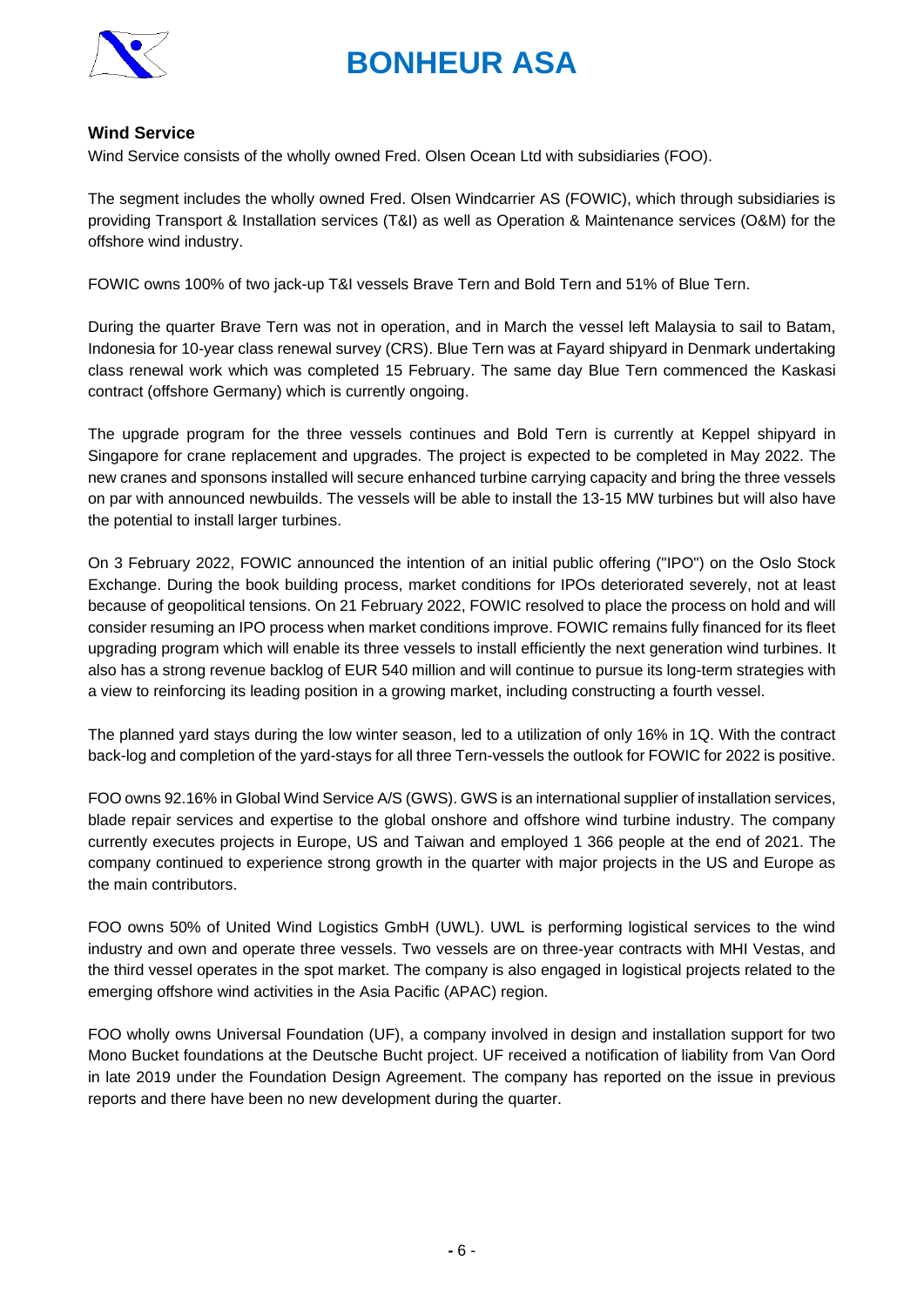

| (Figures in NOK million)               | 1Q22    | 1Q21    |
|----------------------------------------|---------|---------|
| Operating revenues                     | 574     | 607     |
| <b>EBITDA</b>                          | -9      | 70      |
| EBITDA margin                          | $-1%$   | 12%     |
| <b>EBIT</b>                            | $-102$  | -16     |
| <b>EBT</b>                             | $-118$  | -37     |
| Net result after tax                   | $-124$  | -41     |
| Capex                                  | 264     | 64      |
| Equity                                 | 3048    | 2996    |
| Gross interest-bearing debt *)         | 1697    | 1 904   |
| - Cash and cash equivalents            | 569     | 599     |
| $=$ Net interest-bearing debt (NIBD)   | 1 1 2 8 | 1 304   |
| Capital employed (Equity + NIBD)       | 4 1 7 6 | 4 3 0 1 |
| *) Hereof internal debt to Bonheur ASA | 243     | 250     |

Operating revenues for the Wind Services segment in the quarter were NOK 574 million (NOK 607 million) and EBITDA NOK -9 million (NOK 70 million). The negative EBITDA is due to yard stays of the Windcarrier vessels during the quarter.

FOWIC commenced the process of an initial public offering ("IPO") on the Oslo Stock Exchange, and to meet reporting requirements the financial numbers for the quarter are reported in the table below.

| (Figures in NOK million) | 1Q22   | 1Q21  |
|--------------------------|--------|-------|
| Operating revenues       | 90     | 184   |
| <b>EBITDA</b>            | $-31$  | 51    |
| <b>EBITDA</b> margin     | $-34%$ | 28%   |
| <b>EBIT</b>              | $-103$ | $-15$ |
| <b>EBT</b>               | $-120$ | $-36$ |
| Net result after tax     | $-129$ | $-37$ |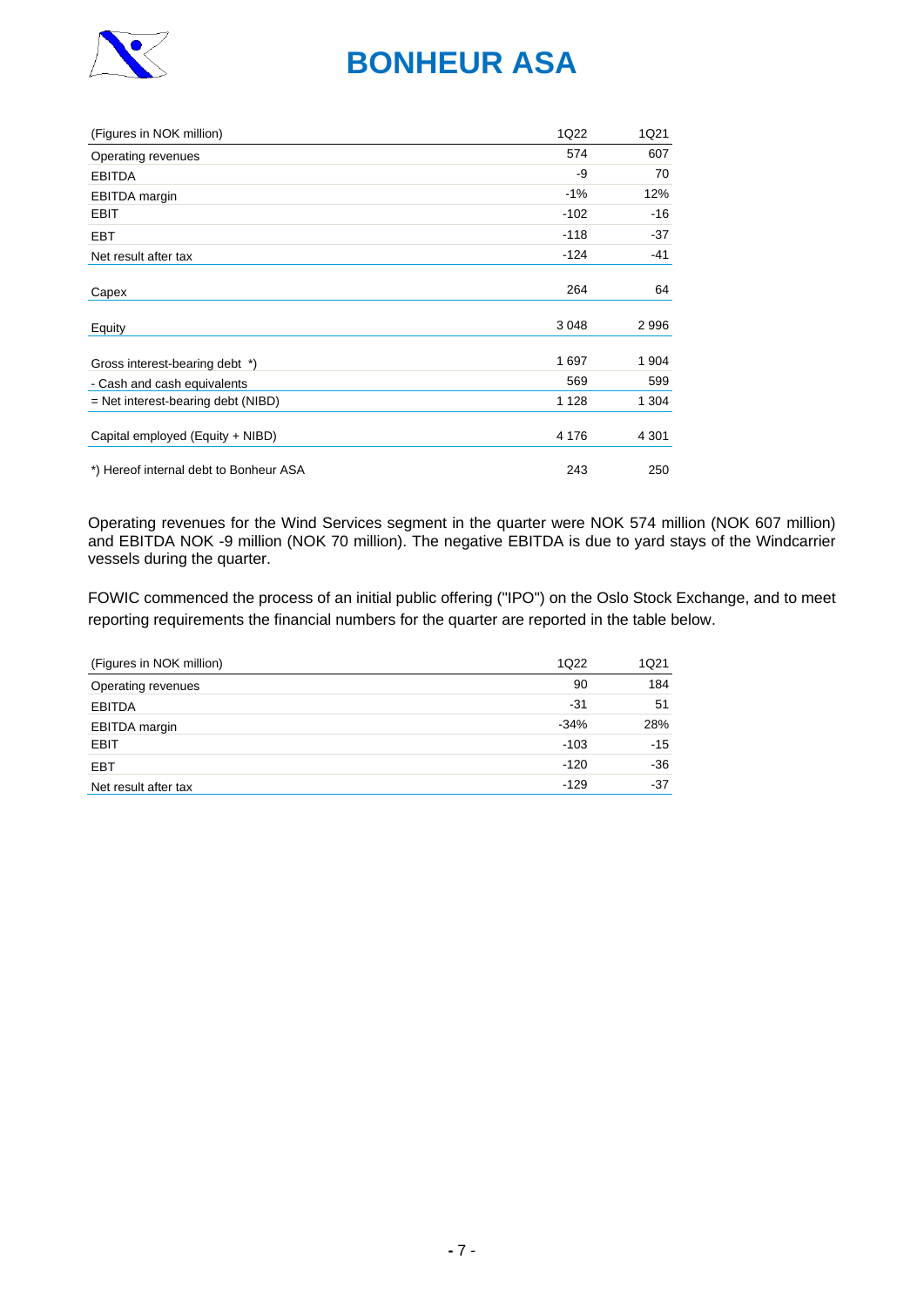

# **Cruise**

Cruise consists of wholly owned First Olsen Holding AS with subsidiaries, i.a. Fred. Olsen Cruise Lines Ltd. (FOCL).

FOCL operates four ocean cruise ships in the UK market, Braemar, Balmoral, Bolette and Borealis.

| (Figures in NOK million)               | 1Q22    | 1Q21   |
|----------------------------------------|---------|--------|
| Operating revenues                     | 209     | 0      |
| <b>EBITDA</b>                          | $-246$  | $-141$ |
| <b>EBITDA</b> margin                   | $-118%$ |        |
| <b>EBIT</b>                            | $-296$  | $-188$ |
| <b>EBT</b>                             | $-304$  | $-194$ |
| Net result after tax                   | $-304$  | $-194$ |
|                                        |         |        |
| Capex                                  | 2       | 1      |
| Equity                                 | $-755$  | 108    |
| Gross interest-bearing debt *)         | 1 0 0 0 | 819    |
| - Cash and cash equivalents            | 74      | 256    |
| $=$ Net interest-bearing debt (NIBD)   | 926     | 563    |
| Capital employed (Equity + NIBD)       | 171     | 672    |
| *) Hereof internal debt to Bonheur ASA | 741     | 557    |

During the quarter, Bolette and Borealis operated with an occupancy of 47% capacity. In 1Q 2022 both ships were affected by outbreaks of the omicron variant of COVID on board, resulting in several cancelled cruises due to a significant number of crew members having to quarantine. However, there were no serious health issues reported for either crew or passengers. The ships were berthed in UK ports for a two-week period before returning into operation again.

Balmoral is planned to commence cruising early May 2022 and mobilization was started during the quarter. Braemar is planned to commence cruising in 2Q 2023.

Despite the two years of negative development related to Covid-19, FOCL is experiencing good demand for cruises in 2022 and 2023.

Operating revenue in the quarter were NOK 209 million (NOK 0 million) and EBITDA NOK -246 million (NOK -141 million). The negative EBITDA in the quarter was due to lay-up cost, cancelled cruises, mobilisation cost for Balmoral and overhead costs.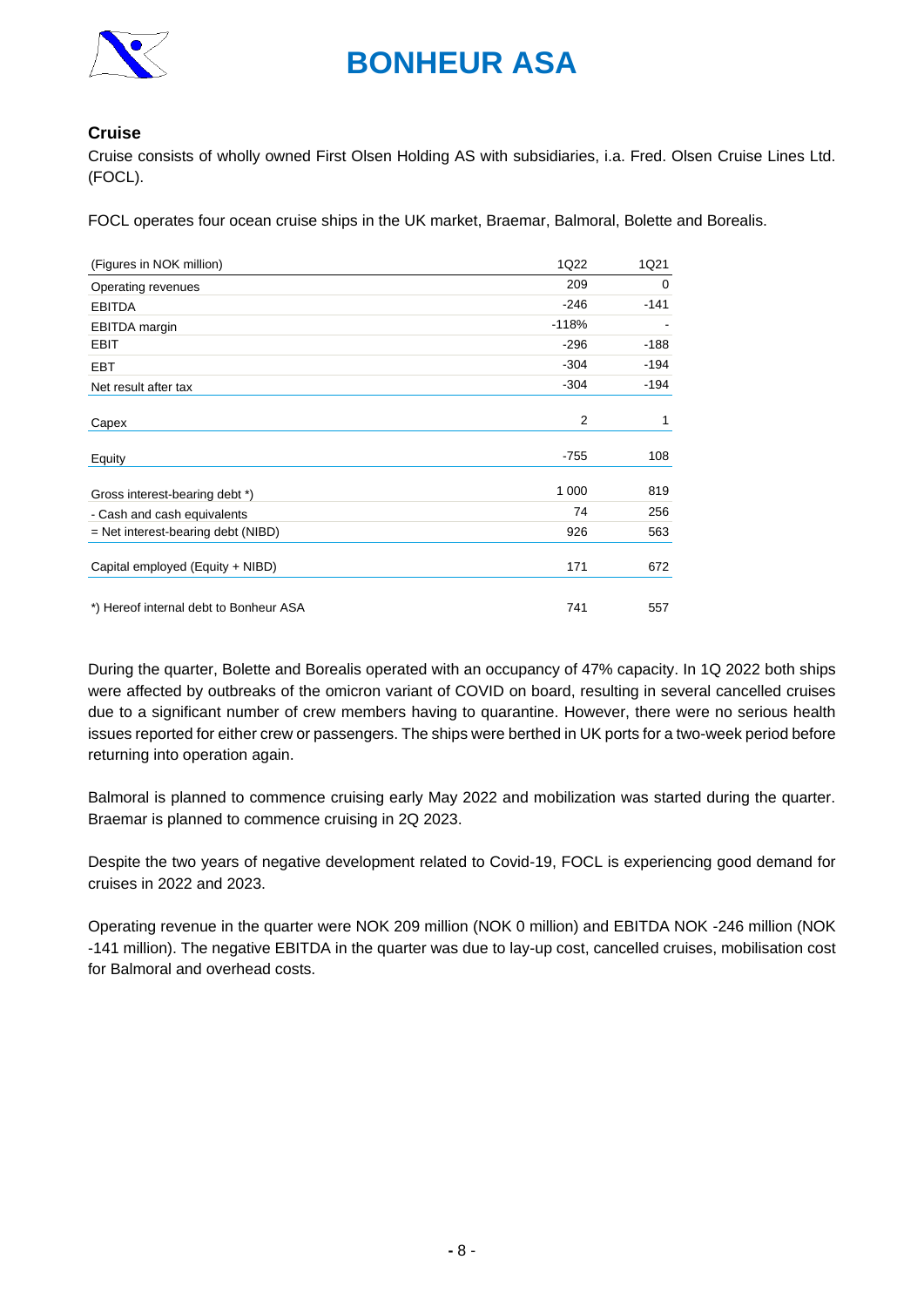

### **Other investments**

Other investments mainly consist of ownership of 55.13% of NHST Holding AS (renamed from NHST Media Group AS in 4Q), as well as the wholly owned companies Fred. Olsen 1848 AS, Fred. Olsen Investments AS, Fred. Olsen Insurance Services AS and Fred. Olsen Travel AS.

### **NHST Holding AS**

Bonheur ASA owns 55.13% of NHST Holding AS (NHST).

NHST achieved turnover of NOK 253 million in the quarter (NOK 256 million). EBITDA in the quarter was NOK -1 million (NOK 7 million). There were stable revenues in the media business segment while the SaaS business segment had growth in local currency. Both businesses are investing in product and organizational development.

# **Other information**

### **Capital and financing**

Total new capital investment in the quarter for the Group of companies was NOK 305 million, of which NOK 265 million in Wind Services mainly related to the upgrade project for Bold Tern and the yard stay of Blue Tern and NOK 35 million was in Renewable Energy.

Gross interest-bearing debt of the Group of companies as per end of 1Q 2022 was NOK 10 175 million, a reduction of NOK 250 million in the quarter. Cash and cash equivalents amounted to NOK 4 508 million, an increase of NOK 469 million in the quarter.

For a detailed split per segment, see the table below:

|                                          | Renewable |                     |         |            | 31.03.2022 | 31.03.2021 |
|------------------------------------------|-----------|---------------------|---------|------------|------------|------------|
| (NOK million)                            | Energy    | <b>Wind Service</b> | Cruise  | Other/Elim | Total      | Total      |
| Non-current interest bearing liabilities | 4 9 5 7   | 906                 | 729     | 1576       | 8 1 6 9    | 8 5 20     |
| Current interest bearing liabilities     | 811       | 791                 | 271     | 133        | 2 0 0 6    | 905        |
| Gross interest bearing liabilities *)    | 5769      | 697                 | 1 0 0 0 | 1 709      | 10 175     | 10 4 25    |
| Cash and cash equivalents                | 1 4 0 4   | 569                 | 74      | 2461       | 4 5 0 8    | 4 0 3 9    |
| Net interest bearing liabilities *)      | 4 3 6 4   | 1 1 2 8             | 926     | $-752$     | 5 6 6 6    | 6 3 8 5    |
| Equity                                   | 1 0 3 4   | 3 0 4 8             | $-755$  | 1 2 5 1    | 4578       | 4 4 2 4    |
| Capital employed                         | 5 3 9 9   | 4 1 7 6             | 171     | 499        | 10 244     | 10810      |

\*) Intercompany loans included

Capital employed for Cruise is NOK 171 million and in addition NOK 740 million of interest-bearing liabilities is funded by Bonheur ASA.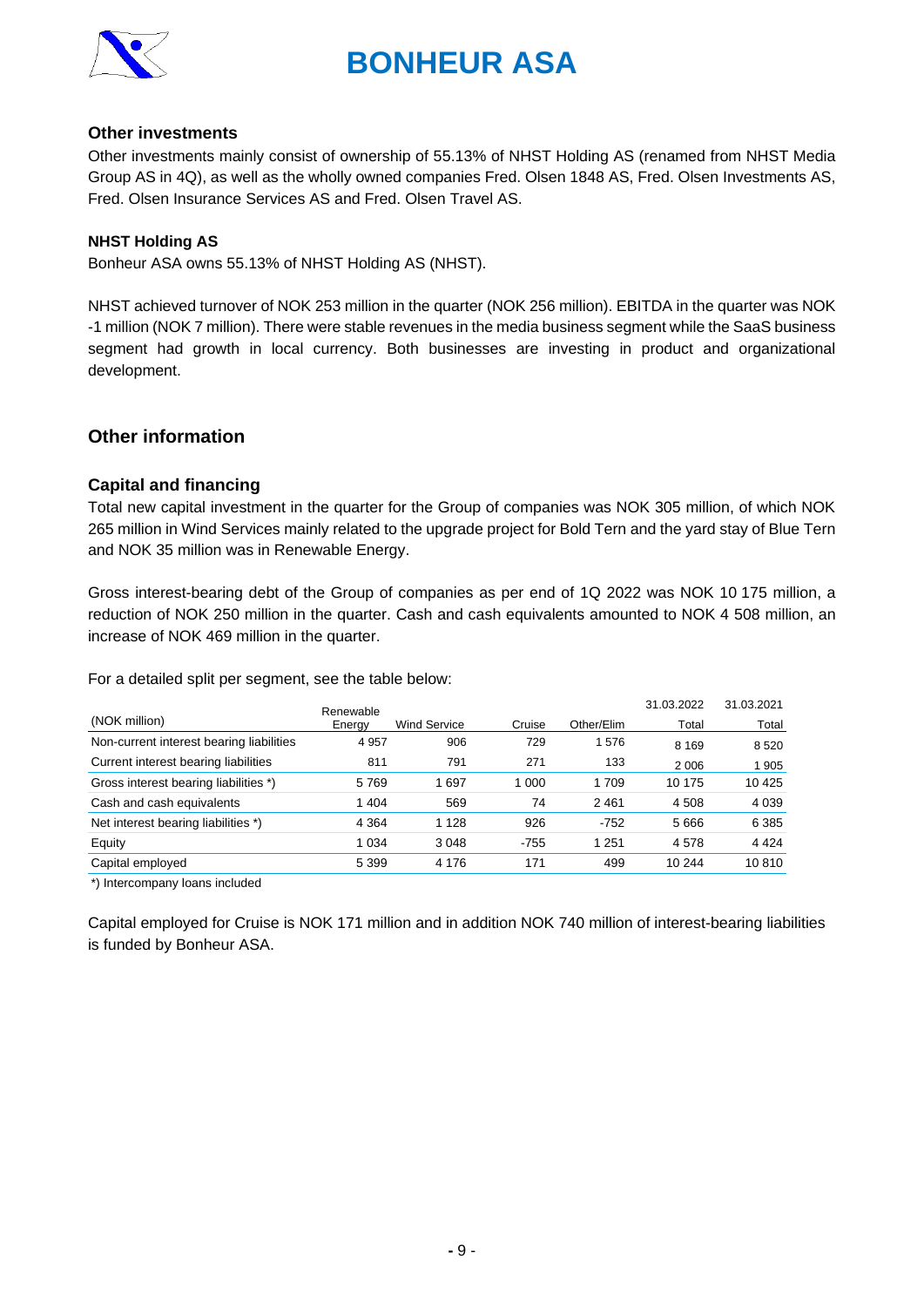

# **Annual General meeting / Dividend**

With regard to the Annual General Meeting 2022 the board will, subject to no diverging position taken by the Shareholders' Committee, propose a dividend of NOK 4.30 per share. For the Company this represents NOK 183 million.

The annual general meeting is scheduled for Thursday 25 May 2022.

### Oslo, 4 May 2022 Bonheur ASA – the Board of Directors

Fred. Olsen Carol Bell Bente Hagem Jannicke Hilland Andreas Mellbye Nick Emery

 Chairman Director Director Director Director Director (sign) (sign) (sign) (sign) (sign) (sign)

Anette Sofie Olsen Managing Director (sign.)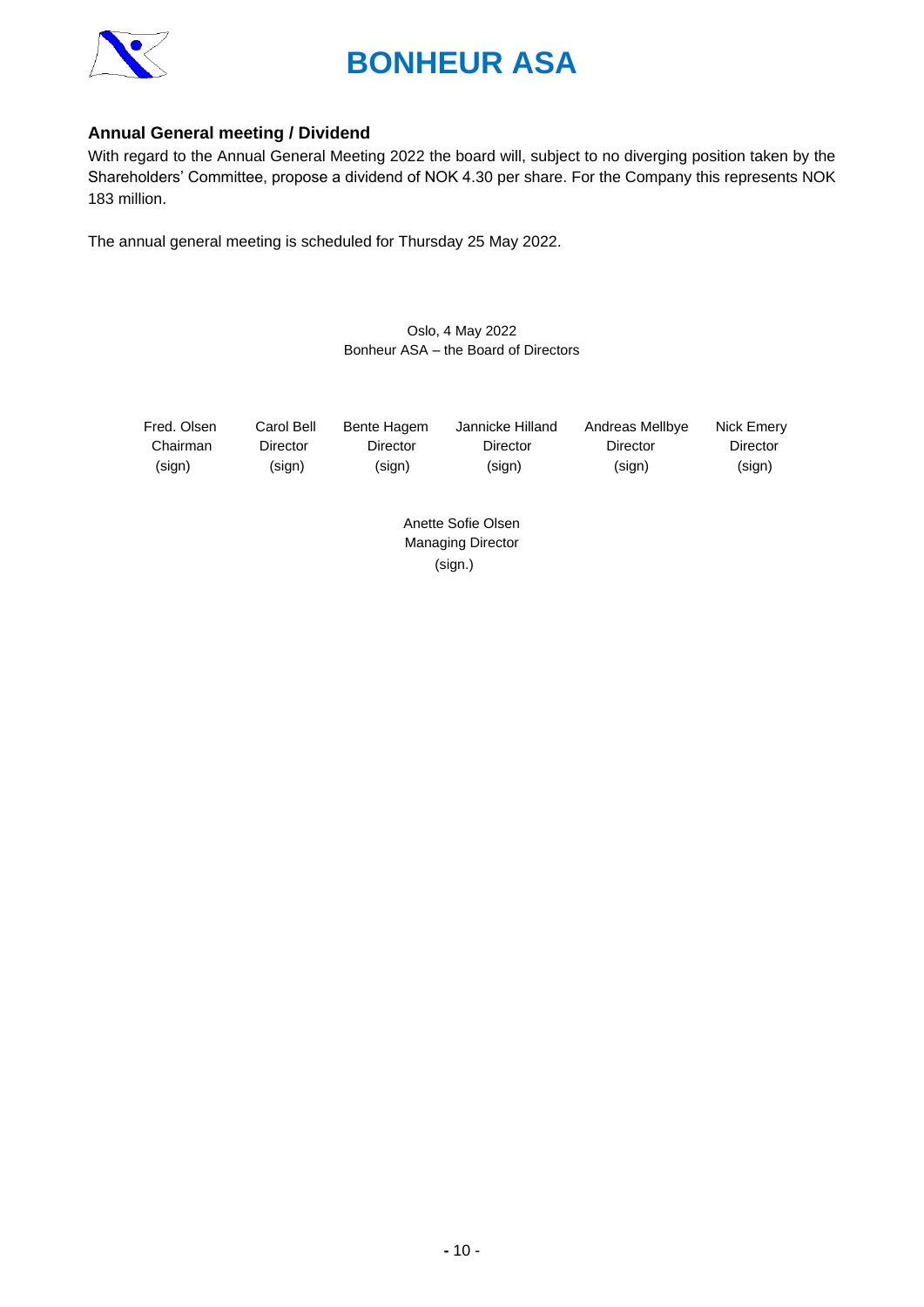

# **Condensed consolidated financial statements in accordance with IFRS**

# **Income statement - Group of companies**

| (NOK million) - unaudited                                         | <b>Note</b> | Jan-Mar<br>2022 | 2021       | Jan-Mar Jan-Dec<br>2021 |
|-------------------------------------------------------------------|-------------|-----------------|------------|-------------------------|
|                                                                   |             |                 |            |                         |
| Revenues                                                          | 4           | 2 476,2         | 1 3 3 7, 5 | 7 541,0                 |
| Operating costs                                                   |             | $-1,550,0$      | $-1$ 101,3 | $-5604,5$               |
| Operating result before depreciation / impairment losses (EBITDA) | 4           | 926,2           | 236,3      | 1936,5                  |
| Depreciation / Impairment losses                                  | 2           | $-244.8$        | $-227.3$   | $-932,2$                |
| <b>Operating result (EBIT)</b>                                    | 4           | 681,4           | 9,0        | 1 004,3                 |
| Share of result from associates                                   |             | $-0,7$          | $-0.2$     | $-6,3$                  |
| Result before finance                                             |             | 680,7           | 8,7        | 998,0                   |
| Financial income                                                  |             | 192,0           | 155,5      | 490,9                   |
| <b>Financial expenses</b>                                         |             | $-206,2$        | $-137,5$   | $-573,1$                |
| Net financial income / expense (-)                                |             | $-14,2$         | 18,0       | $-82,2$                 |
| <b>Result before tax (EBT)</b>                                    |             | 666,5           | 26,7       | 915,8                   |
| Estimated tax cost                                                | 6           | $-236,6$        | $-61,5$    | $-482,2$                |
| Net result for the period                                         |             | 429.9           | $-34.9$    | 433,6                   |
| Hereof attributable to non-controlling interests 1)               |             | 376,2           | 103,5      | 540,2                   |
| Hereof attributable to shareholders of the parent company         |             | 53,7            | $-138.4$   | $-106.6$                |
| Basic earnings / Diluted earnings per share (NOK)                 |             | 1,3             | $-3,3$     | $-2,5$                  |

1) The non-controlling interests attributable to continuing operations consist of 43.28% of NHST Holding AS, 49% of Fred. Olsen Wind Limited (UK), 49% of Fred. Olsen CBH Limited (UK), 49% of Blue Tern Limited, 50% of United Wind Logistics GmbH and 7.84% of Global Wind Services A/S.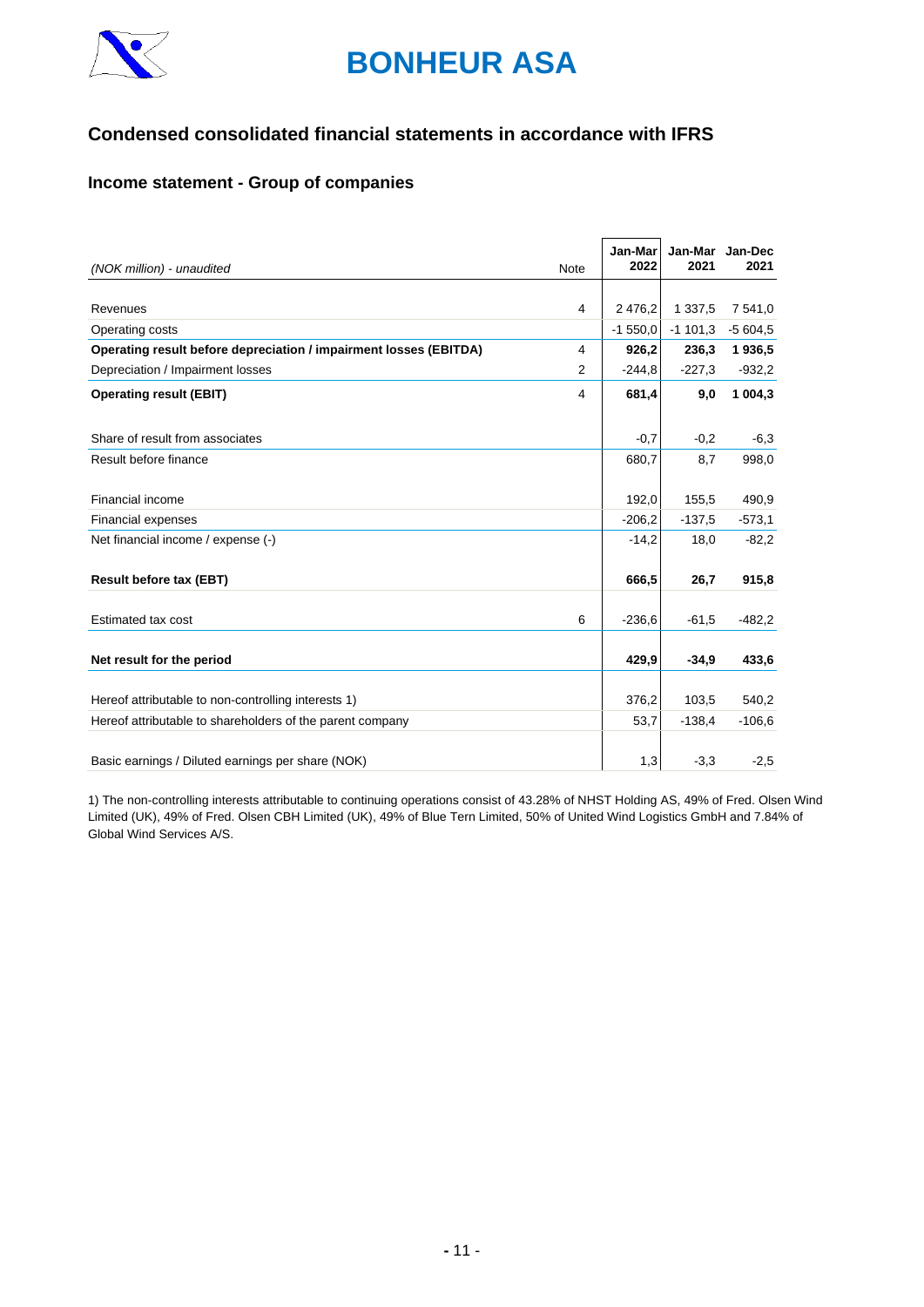

# **Statement of comprehensive income - Group of companies**

| (NOK million) - unaudited                                           | Jan-Mar<br>2022 | Jan-Mar<br>2021 |
|---------------------------------------------------------------------|-----------------|-----------------|
|                                                                     |                 |                 |
| Net result for the period                                           | 429,9           | $-34.9$         |
| Other comprehensive income:                                         |                 |                 |
| Items that will not be reclassified to profit or loss               |                 |                 |
| Actuarial gains/(losses) on pension plans                           | 0.0             | 0,0             |
| Other comprehensive result for the period                           | $-1,7$          | 3,4             |
| Income tax on other comprehensive income                            | 0.0             | 0,0             |
| Total items that will not be reclassified to profit or loss         | $-1,7$          | 3,4             |
| Items that may be reclassified subsequently to profit or loss       |                 |                 |
| Foreign exchange translation effects:                               |                 |                 |
| - Foreign currency translation differences for foreign operations   | $-123,2$        | $-284.0$        |
| Fair value effects related to financial instruments:                |                 |                 |
| - Net change in fair value of available-for-sale financial assets   | $-1,7$          | 0,9             |
| Income tax on other comprehensive income                            | 0,3             | $-0,2$          |
| Total items that may be reclassified subsequently to profit or loss | $-124.5$        | $-283.3$        |
| Other comprehensive result for the period, net of income tax        | $-126,3$        | $-279,9$        |
| Total comprehensive income / loss (-) for the period                | 303,6           | $-314.8$        |
|                                                                     |                 |                 |
| Attributable to:                                                    |                 |                 |
| Shareholders of the parent                                          | $-63,5$         | $-385.2$        |
| Non-controlling interests 1)                                        | 367,1           | 70,4            |
| Total comprehensive income / loss (-) for the period                | 303,6           | $-314.8$        |

1) As at 31.03.2022 non-controlling interests consist of 43.28% of NHST Holding AS, 49% of Fred. Olsen Wind Limited (UK), 49% of Fred. Olsen CBH Limited (FOCBH) (UK), 49% of Blue Tern Limited, 50% of United Wind Logistics GmbH and 7.84% of Global Wind Services A/S.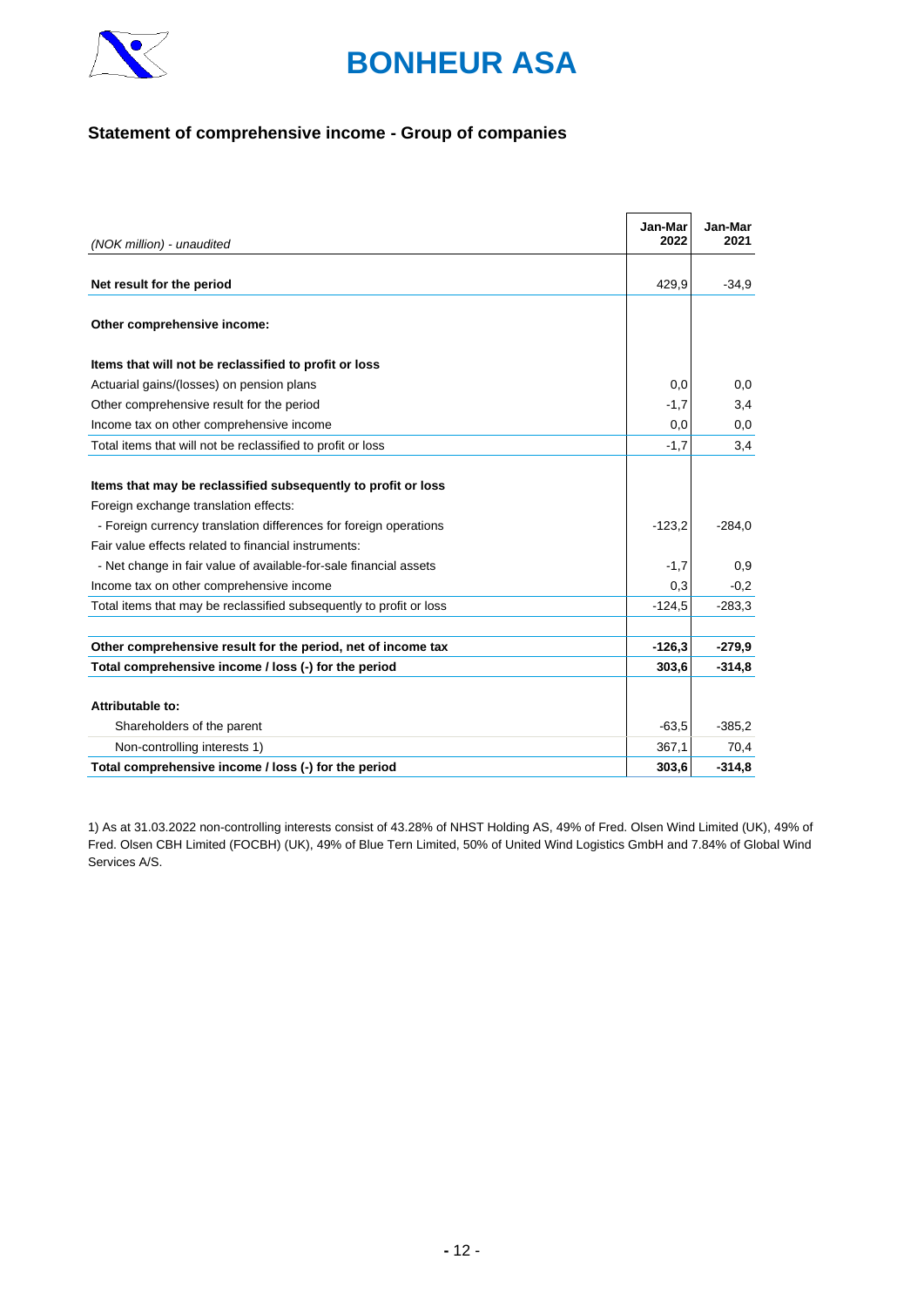

# **Statement of financial position – Group of companies**

| (NOK million) - unaudited                              | Note | 31.03.2022  | 31.03.2021  | 31.12.2021  |
|--------------------------------------------------------|------|-------------|-------------|-------------|
|                                                        |      |             |             |             |
| Intangible fixed assets                                | 3    | 1 0 64,9    | 1 0 3 9 , 0 | 1 0 7 3 , 5 |
| Deferred tax asset                                     | 6    | 149,1       | 166,7       | 119,4       |
| Property, plant and equipment                          | 2    | 10 461,5    | 10 612,5    | 10 722,2    |
| Investments in associates                              |      | 44,1        | 125,4       | 0,0         |
| Other financial fixed assets                           |      | 796,4       | 491,1       | 738,8       |
| <b>Non-current assets</b>                              |      | 12 516,0    | 12 434,7    | 12 653,9    |
| Inventories and consumable spare parts                 |      | 191,1       | 187,0       | 190,9       |
| Trade and other receivables                            |      | 2 0 8 4, 5  | 1843,9      | 2 2 3 4, 4  |
| Cash and cash equivalents                              |      | 4 508,5     | 4 206,0     | 4 0 39,2    |
| <b>Current assets</b>                                  |      | 6 784,1     | 6 236,9     | 6464,5      |
| <b>Total assets</b>                                    | 4    | 19 300,0    | 18 671,6    | 19 118,4    |
|                                                        |      |             |             |             |
| Share capital                                          |      | 53,2        | 53,2        | 53,2        |
| Share premium reserve                                  |      | 143,3       | 143.3       | 143,3       |
| Retained earnings                                      |      | 4 3 6 2 , 2 | 3878,0      | 4 4 2 5, 7  |
| Equity owned by the shareholders in the parent company |      | 4 5 5 8 , 7 | 4 0 74,5    | 4 622,1     |
| Non-controlling interests 1)                           |      | 11,9        | 235.5       | $-197,7$    |
| <b>Total Equity</b>                                    |      | 4570,6      | 4 3 1 0 , 0 | 4 4 24,4    |
| Non-current interest bearing liabilities               | 5    | 8 1 68,7    | 9 177,4     | 8780,1      |
| Other non-current liabilities                          | 6    | 1 602,5     | 1 546,2     | 1652,9      |
| <b>Non-current liabilities</b>                         |      | 9771,2      | 10723,6     | 10 433,0    |
| Current interest bearing liabilities                   | 5    | 2 006,1     | 1 456,5     | 1 644,6     |
| Other current liabilities                              | 6    | 2 9 5 2, 2  | 2 181,5     | 2616,4      |
| <b>Current liabilities</b>                             |      | 4 958,3     | 3638,0      | 4 2 6 1 , 0 |
| <b>Total equity and liabilities</b>                    |      | 19 300,0    | 18 671,6    | 19 118,4    |

**Oslo, 4 May 2022** *Bonheur ASA – the Board of Directors*

| Fred. Olsen | Carol Bell      | Bente Hagem     | Jannicke Hilland         | Andreas Mellbye | Nick Emery      |
|-------------|-----------------|-----------------|--------------------------|-----------------|-----------------|
| Chairman    | <b>Director</b> | <b>Director</b> | Director                 | <b>Director</b> | <b>Director</b> |
| (sign)      | (sign)          | (sign)          | (sign)                   | (sign)          | (sign)          |
|             |                 |                 |                          |                 |                 |
|             |                 |                 | Anette Sofie Olsen       |                 |                 |
|             |                 |                 | <b>Managing Director</b> |                 |                 |
|             |                 |                 | (sign.)                  |                 |                 |
|             |                 |                 |                          |                 |                 |

1) The non-controlling interests consist of 43.28% of NHST Holding AS, 49% of Fred. Olsen Wind Limited (UK), 49% of Fred. Olsen CBH Limited (UK), 49% of Blue Tern Limited, 50% of United Wind Logistics GmbH and 7.84% of Global Wind Services A/S.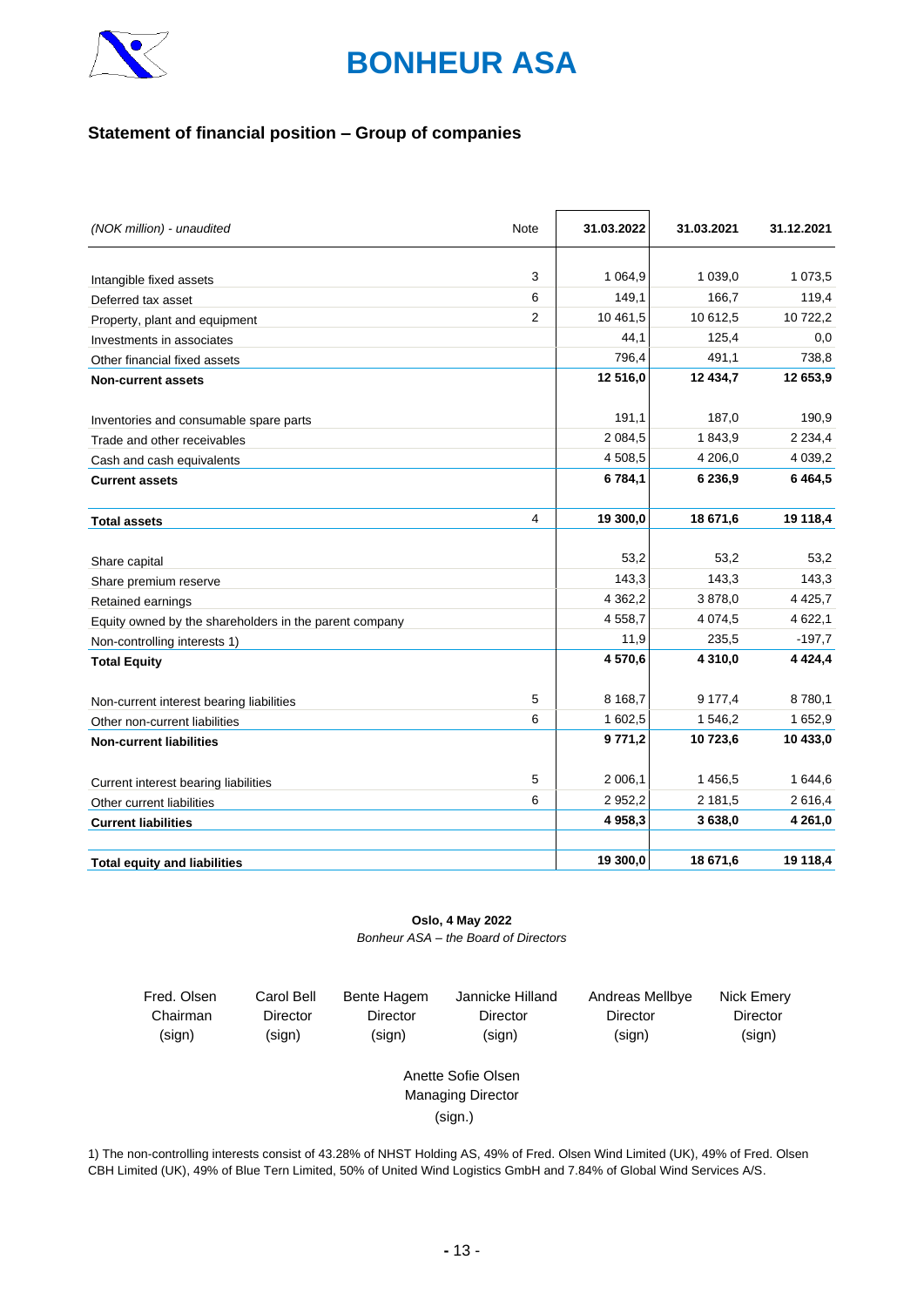

# **Statement of changes in equity – Group of companies**

*(NOK million) - unaudited*

|                                                        |                         |                  | Trans-            |                              |                      |           | Non-                     |                        |
|--------------------------------------------------------|-------------------------|------------------|-------------------|------------------------------|----------------------|-----------|--------------------------|------------------------|
|                                                        | <b>Share</b><br>Capital | Share<br>premium | lation<br>reserve | <b>Fair value</b><br>reserve | Retained<br>earnings | Total     | controlling<br>interests | <b>Total</b><br>equity |
|                                                        |                         |                  |                   |                              |                      |           |                          |                        |
| Balance at 1 January 2021                              | 53,2                    | 143,3            | 166,6             | 0,4                          | 4 0 9 6.1            | 4 4 5 9.6 | 165,1                    | 4 6 24, 8              |
| Total comprehensive loss for the period                | 0,0                     | 0,0              | $-278,0$          | 0,7                          | $-107.9$             | $-385,2$  | 70,4                     | $-314.8$               |
| Balance at 31 March 2021                               | 53,2                    | 143,3            | $-111,3$          | 1,1                          | 3 988,3              | 4 0 74.5  | 235,5                    | 4 3 1 0 , 0            |
| Balance at 1 January 2022                              | 53.2                    | 143,3            | $-119.6$          | 0,5                          | 4 5 4 4 .7           | 4 6 22.1  | $-197,7$                 | 4 4 2 4 .4             |
| Total comprehensive loss for the period                | 0,0                     | 0,0              | $-135,7$          | $-1,4$                       | 73,7                 | $-63,5$   | 367,1                    | 303,6                  |
| Dividends to non-controlling interests in subsidiaries | 0,0                     | 0,0              | 0,0               | 0,0                          | 0,0                  | 0,0       | $-157.5$                 | $-157.5$               |
| Balance at 31 March 2022                               | 53,2                    | 143,3            | $-255,3$          | $-0,8$                       | 4 6 18,4             | 4 5 5 8.7 | 11,9                     | 4570.6                 |

#### **Share capital and share premium**

| Par value per share     | NOK 1.25   |
|-------------------------|------------|
| Number of shares issued | 42 531 893 |

#### **Translation reserve**

The reserve represents exchange differences resulting from the consolidation of subsidiaries and associated companies having other functional currencies than NOK.

#### **Fair value reserve**

The reserve includes the cumulative net change in the fair value of available-for-sale investments until the investment is derecognised.

#### **Non-controlling interests**

As at 31.03.2022 the non-controlling interests consist of 43.28% of NHST Holding AS, 49% of Fred. Olsen Wind Limited (UK), 49% of Fred. Olsen CBH Limited (UK), 49% of Blue Tern Limited, 50% of United Wind Logistics GmbH and 7.84% of Global Wind Services A/S.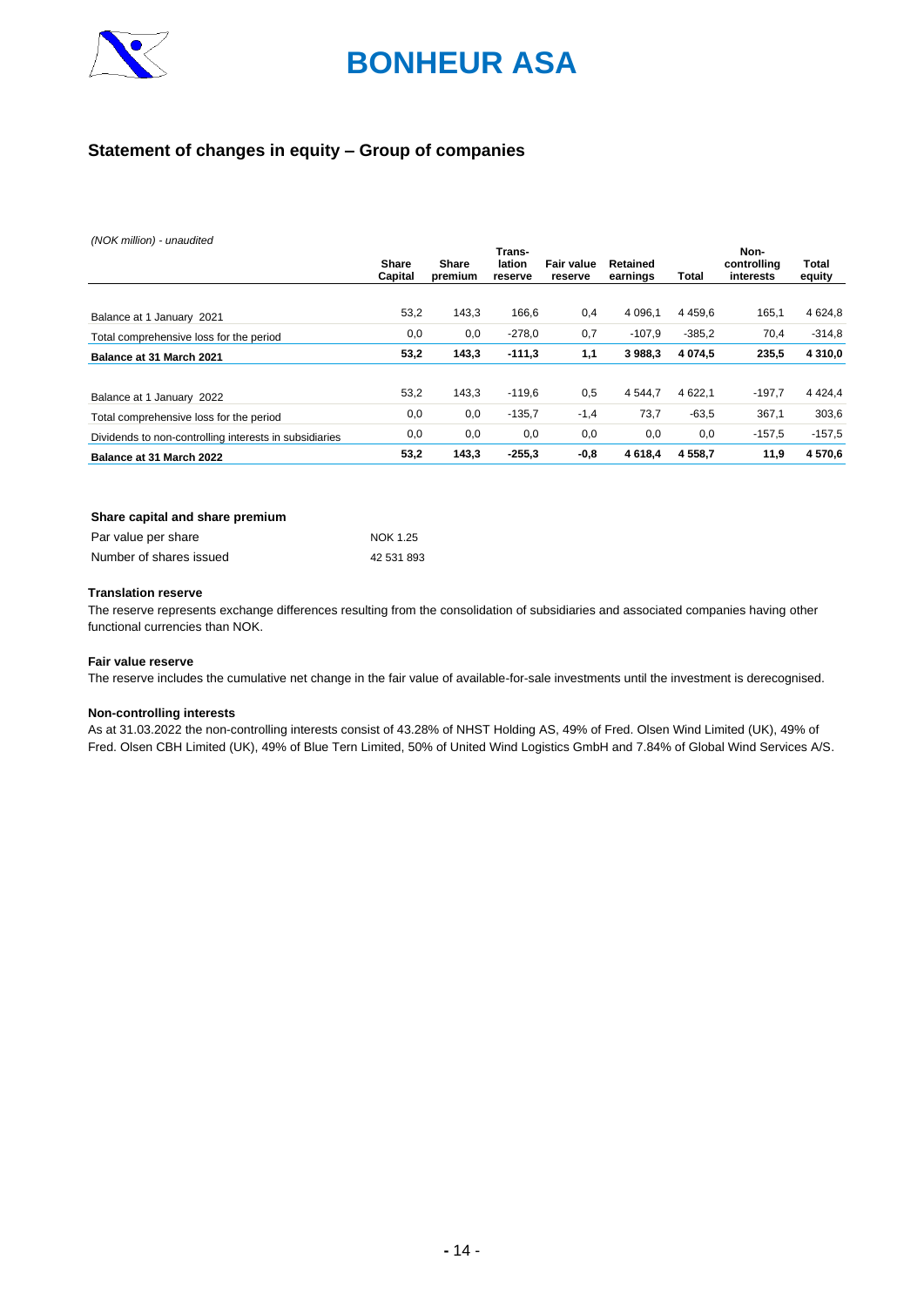

# **Consolidated statement of cash flow – Group of companies**

| (NOK million) - unaudited                                                             | Note | Jan-Mar<br>2022 | Jan-Mar<br>2021 |
|---------------------------------------------------------------------------------------|------|-----------------|-----------------|
|                                                                                       |      |                 |                 |
| Cash flow from operating activities                                                   |      |                 |                 |
| Net result                                                                            |      | 429.9           | $-34,9$         |
| Adjustments for:                                                                      |      |                 |                 |
| Depreciation, impairment losses                                                       | 2    | 244,8           | 227,3           |
| Net of investment income, interest expenses and net unrealized foreign exchange gains |      | $-0.5$          | $-19.5$         |
| Share of result from associates                                                       |      | 0,7             | 0,2             |
| Net gain (-) / loss on sale of property, plant and equipment and other investments    |      | $-0,5$          | $-0,2$          |
| Tax expense                                                                           | 6    | 236,6           | 61,5            |
| Cash generated before changes in working capital and provisions                       |      | 911,0           | 234,5           |
| Increase (-) / decrease in trade and other receivables                                |      | 34,9            | $-84.1$         |
| Increase / decrease (-) in current liabilities                                        |      | 251,9           | 100,3           |
| Cash generated from operations                                                        |      | 1 197,8         | 250,7           |
| Interest paid                                                                         |      | $-15,2$         | $-40,8$         |
| Tax paid                                                                              |      | $-104,4$        | $-67.0$         |
| Net cash from operating activities                                                    |      | 1 078,2         | 142,9           |
|                                                                                       |      |                 |                 |
| Cash flow from investing activities                                                   |      |                 |                 |
| Proceeds from sale of property, plant and equipment and other investments             | 2    | 12,0            | 10,1            |
| Interest and dividends received                                                       |      | 3,4             | 6,6             |
| Acquisitions of property, plant and equipment and changes in other investments        | 2    | $-377,6$        | $-130,1$        |
| Net cash from investing activities                                                    |      | $-362,2$        | $-113,5$        |
|                                                                                       |      |                 |                 |
| Cash flow from financing activities                                                   |      |                 |                 |
| Net proceed from issue of shares in subsidiaries                                      |      | 0,0             | 0,0             |
| Increase in borrowings                                                                |      | 17,5            | 14,6            |
| Repayment of borrowings                                                               |      | $-66,2$         | $-159,4$        |
| Dividends paid                                                                        |      | $-157.5$        | 0,0             |
| Net cash from financing activities                                                    |      | $-206,2$        | $-144.8$        |
| Net increase in cash and cash equivalents                                             |      | 509,8           | $-115,4$        |
| Cash and cash equivalents beginning of period                                         |      | 4 0 3 9, 2      | 4 3 5 0 , 5     |
| Effect of exchange rate fluctuations on cash held                                     |      | $-40,5$         | $-29.2$         |
| Cash and cash equivalents at 31 December                                              |      | 4508,5          | 4 206,0         |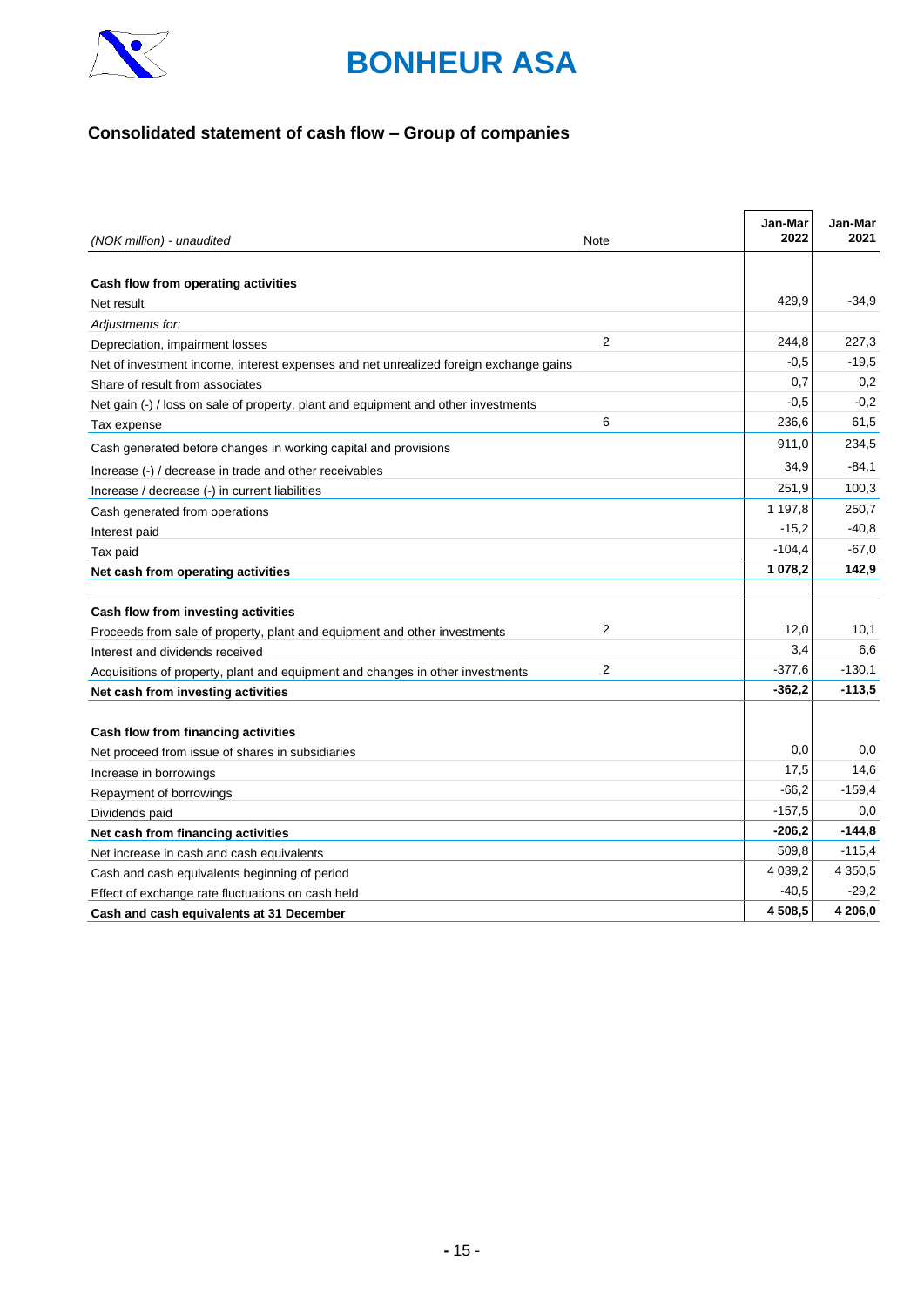

# **Notes**

## **Note 1 – Basis of presentation Introduction**

The Group of companies' accounts for the first quarter 2022 comprise Bonheur ASA and its subsidiaries (together the "Group of companies" and individually "Group entities") and the shares in associates. The quarterly accounts for 2021 and the Group accounts for 2021 may be obtained by contacting Fred. Olsen & Co., Oslo, or at www.bonheur.no.

# **Financial framework and accounting principles**

The interim accounts have been prepared in accordance with IAS 34 as adopted by EU and the additional requirements in the Norwegian Securities and Trading Act. The accounts do not include all information required for annual accounts and should be read in conjunction with the Group of companies' annual accounts for 2021. The interim financial report for the first quarter 2022 was approved by the Company's board on 4 May 2022.

The other main accounting policies applied by the Group of companies in these consolidated financial statements are the same as those applied by the Group of companies in its consolidated financial statements for the year ended 31 December 2021.

## **Estimates**

The preparation of interim accounts involves the use of appraisals, estimates and assumptions influencing the amounts recognized for assets and obligations, revenues and costs. Actual results may differ from these estimates.

There will always, and especially in times like these with the war in Ukraine and continued COVID related lockdowns in China, be significant uncertainties in predicting future developments, including forming a view on macroeconomic developments. From an accounting perspective, a continued uncertainty increases the risk of impairments, and may also affect accounting estimates going forward.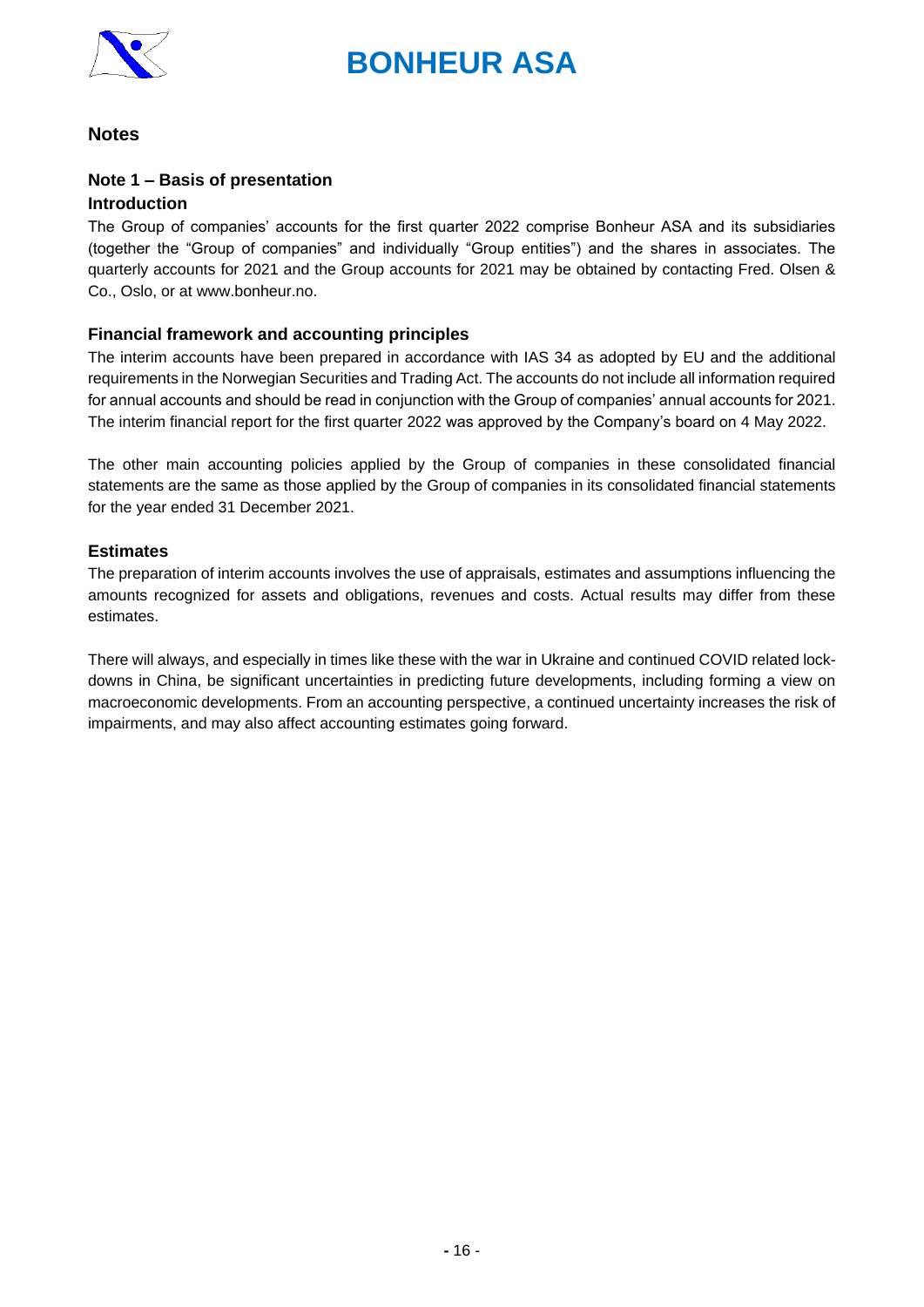

# **Note 2 – Property, plant and equipment – investments and disposals**

| (NOK million)                        | Windfarms | Vessels     | Other       | Total      |
|--------------------------------------|-----------|-------------|-------------|------------|
| Cost                                 |           |             |             |            |
| Balance at 1 January 2022            | 9 848,2   | 9 9 4 7 , 9 | 1 0 3 1 , 2 | 20 827,3   |
| Acquisitions                         | 35,3      | 252,6       | 16,9        | 304,9      |
| Right to use asset (leasing IFRS 16) | 0,0       | 0,0         | 0,0         | 0,0        |
| <b>Disposals</b>                     | 0,0       | $-81.9$     | $-14,2$     | $-96,1$    |
| Currency translation                 | $-324.6$  | $-308.9$    | $-20,6$     | $-654.1$   |
| Balance at 31 March 2022             | 9 5 5 8 9 | 9 809,7     | 1 013,3     | 20 381,9   |
|                                      |           |             |             |            |
| <b>Depreciation</b>                  |           |             |             |            |
| Balance at 1 January 2022            | 4 609,6   | 4 9 37, 3   | 558,2       | 10 105,1   |
| Depreciation                         | 75,1      | 129,1       | 25,5        | $229,8$ *) |
| <b>Disposals</b>                     | 0,0       | $-81,9$     | $-7,8$      | $-89.7$    |
| Currency translation                 | $-152,1$  | $-163.8$    | $-8,8$      | $-324,7$   |
| Balance at 31 March 2022             | 4 532,6   | 4 8 20,8    | 567,0       | 9 9 20,4   |
| <b>Carrying amounts</b>              |           |             |             |            |
| At 1 January 2022                    | 5 2 38,6  | 5 010,6     | 473,0       | 10 722,2   |
| At 31 March 2022                     | 5 0 26,3  | 4 988,9     | 446,2       | 10 461,5   |

\*) In addition, depreciation from intangible assets amount to NOK 15,0 million.

### **Note 3 – Intangible assets – investments**

As per 1Q22 the Group of companies had intangible assets of NOK 1 065 million of which NOK 572 million is the net book value of the intangible assets from NHST.

FOR had per 1Q22 intangible assets of NOK 384 million, which is development costs related to wind farms. Such projects are evaluated regularly. Some development projects may not come through to fruition, in which case, previously capitalized costs will be impaired.

FOO has per 1Q22 intangible assets of NOK 105 million.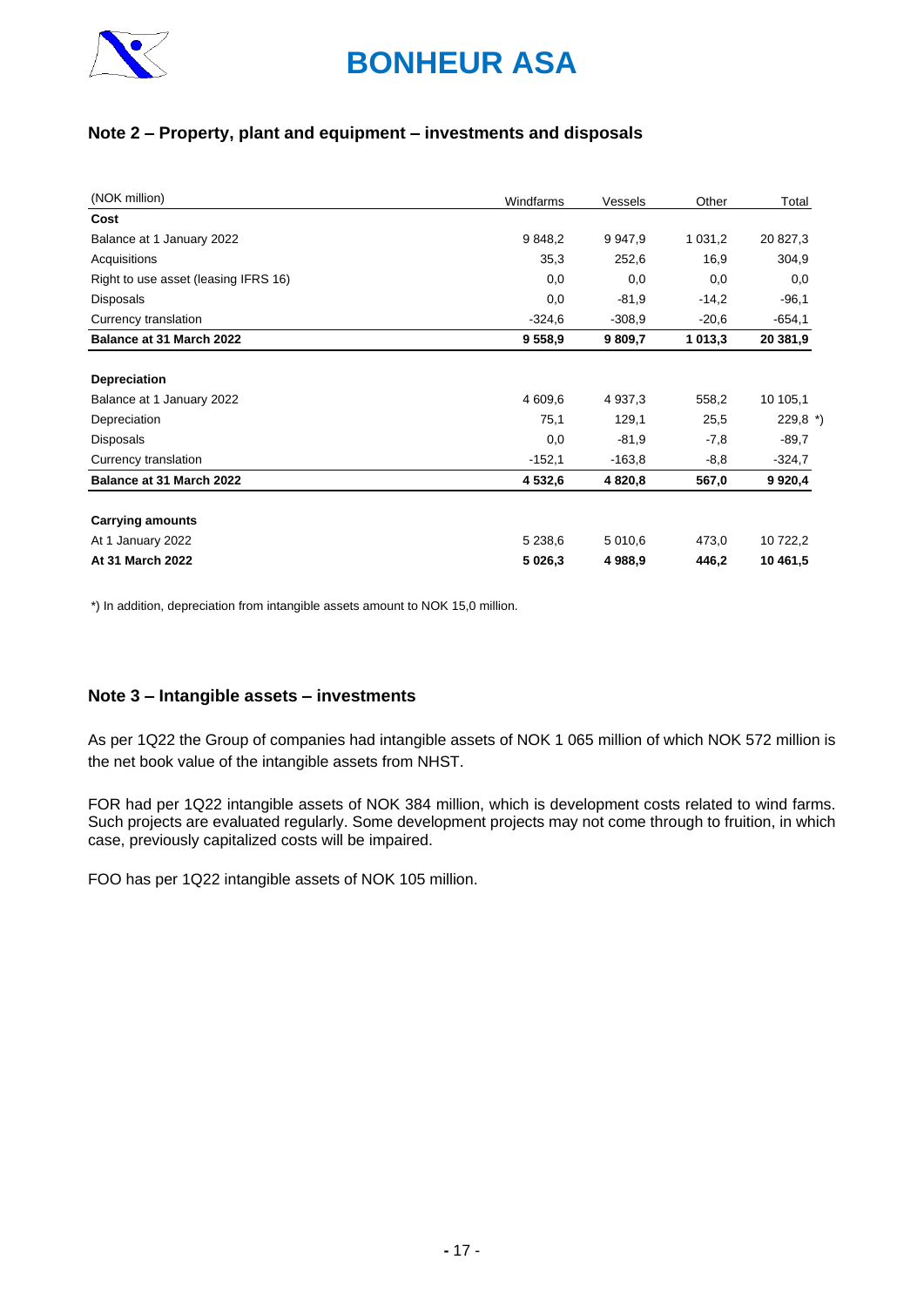

# **Note 4 – Segment information**

|                              |                  |         |                     |        |         |             |                   |         | <b>Total fully</b><br>consolidated |         |
|------------------------------|------------------|---------|---------------------|--------|---------|-------------|-------------------|---------|------------------------------------|---------|
| 1 quarter                    | Renewable energy |         | <b>Wind Service</b> |        | Cruise  |             | Other investments |         | companies                          |         |
|                              |                  |         |                     |        |         |             |                   |         |                                    |         |
| Fully consolidated companies | 1Q22             | 1Q21    | 1Q22                | 1Q21   | 1Q22    | 1Q21        | 1Q22              | 1Q21    | 1Q22                               | 1Q21    |
|                              |                  |         |                     |        |         |             |                   |         |                                    |         |
| Revenues                     | 1 4 4 2          | 477     | 574                 | 607    | 209     | $\mathbf 0$ | 252               | 254     | 2476                               | 1 3 3 8 |
| Operating costs              | $-222$           | $-143$  | $-582$              | $-536$ | $-455$  | $-141$      | $-291$            | $-280$  | $-1550$                            | $-1101$ |
| <b>EBITDA</b>                | 1 2 2 0          | 333     | $-9$                | 70     | $-246$  | $-141$      | $-39$             | $-26$   | 926                                | 236     |
| Depreciation / Impairment    | $-79$            | $-71$   | $-93$               | -86    | $-50$   | -47         | $-23$             | $-23$   | $-245$                             | $-227$  |
|                              |                  |         |                     |        |         |             |                   |         |                                    |         |
| <b>EBIT</b>                  | 1 1 4 1          | 262     | $-102$              | $-16$  | $-296$  | $-188$      | $-62$             | $-50$   | 681                                | 9       |
|                              |                  |         |                     |        |         |             |                   |         |                                    |         |
| Net result                   | 952              | 269     | $-124$              | -41    | $-304$  | $-194$      | $-93$             | -69     | 430                                | $-35$   |
|                              |                  |         |                     |        |         |             |                   |         |                                    |         |
| Total assets                 | 8 1 6 7          | 7 0 2 7 | 5709                | 5726   | 1 4 0 2 | 1618        | 4 0 2 2           | 4 3 0 1 | 19 300                             | 18 672  |
|                              |                  |         |                     |        |         |             |                   |         |                                    |         |
| <b>Total liabilities</b>     | 7 1 3 3          | 7 1 8 4 | 2 6 6 2             | 2729   | 2 1 5 6 | 1509        | 2779              | 2 9 3 9 | 14729                              | 14 3 61 |

### **Companies consolidated in the Group of companies' accounts**

#### **Renewable Energy**

The companies within the segment are engaged in development, construction and operation of wind farms in Scotland, Norway, Sweden, Ireland, Italy and USA.

#### **Wind Service**

The companies within the segment are engaged in logistics and services within the wind industry.

#### **Cruise**

Cruise owns and operates four cruise ships and provides a diverse range of cruises to attract its passengers.

### **Other investments**

The segment has investments within media, properties, various service companies and financial investments.

#### **Revenue split**

| (NOK million)                         | <b>1Q22</b> | 1Q21    |
|---------------------------------------|-------------|---------|
| Sales of electricity                  | 1 1 2 8     | 272     |
| Sales of other goods                  | 9           | 0       |
| Service revenue                       | 943         | 780     |
| Other operating revenue               | 10          | 11      |
| Total revenue from goods and services | 2 0 9 0     | 1 0 6 3 |
|                                       |             |         |
| Lease revenue                         | 65          | 62      |
| Green Certificate revenue             | 299         | 205     |
| Other operating revenue               | 23          | 8       |
| Other operating revenue               | 386         | 274     |
|                                       |             |         |
| Other operating income                | $\Omega$    | 0       |
| <b>Total operating income</b>         | 2476        | 1 338   |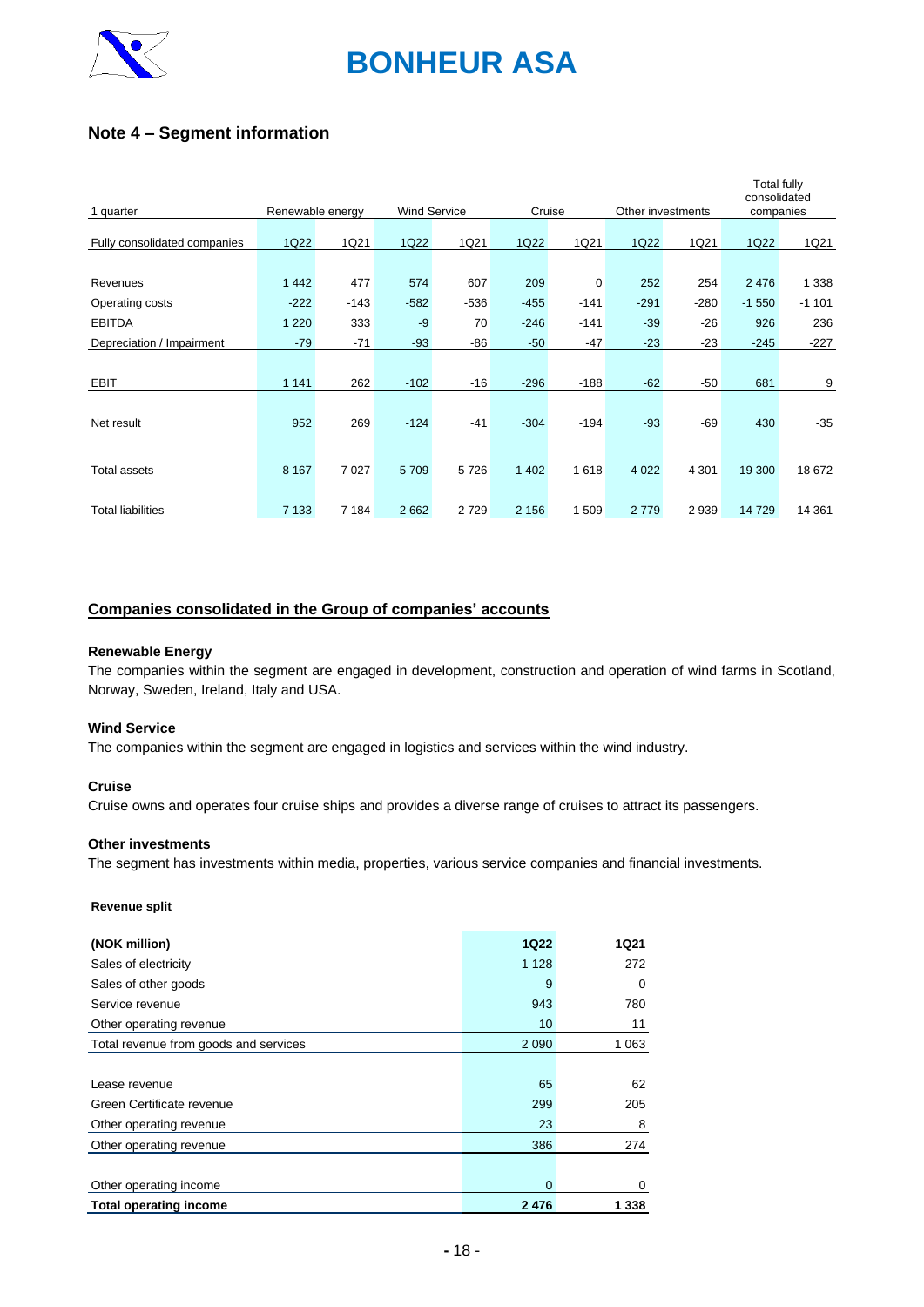

### **Note 5 – Interest bearing loans**

The Group of companies' overriding financial objectives target to secure long term visibility and flexibility through business cycles and are structured around two key principles; i) the financial position of the Company shall be strong and built on conservative leverage and solid liquidity position and ii) each company within the Group of companies must optimize its own non-recourse debt financing taking into account underlying market fundamentals and outlook for the respective business and relative cost of capital.

As per 31.03.2022 FOR had secured bank loans of GBP 378 million, a shareholder loan of GBP 64 million to Aviva Investors Global Services Limited and other interest-bearing loans of GBP 4 million. In addition, FOR had financial leasing liabilities (according to IFRS 16) related to land lease contracts of NOK 267 million.

Fred. Olsen Ocean group, through its subsidiary Fred. Olsen Windcarrier has two long-term non-recourse debt financing arrangements related to the three offshore wind turbine transportation and installation jack-up vessels under its indirect ownership (Brave Tern, Bold Tern and Blue Tern). In conjunction with the financing, it was established a green loan framework with an eligibility assessment from DNV, which enables new investments to be financed with green loans. For Brave Tern and Bold Tern, the arrangement is a EUR 75 million 6-years facility with DNB Bank ASA and SpareBank 1 SR-Bank ASA. The current balance per 31 March 2022 was EUR 56.3 million which will be covered by the green loan framework. On 24 January 2022, the FOWIC entered into an agreement for an increase of the available amount under the Fleet Financing Facility Agreement by a EUR 35 million revolving facility tranche (RCF).

For Blue Tern, (51% owned), the debt financing with NIBC and Clifford, of which EUR 22.6 million is outstanding, matures by year end 2022. In addition, Blue Tern AS has shareholder loans of USD 26.8 million and EUR 8 million. A wholly owned subsidiary of Keppel Offshore and Marine Ltd holds 49% of the loan and Fred. Olsen Windcarrier ASA, through its 51% indirectly owned subsidiary Blue Tern AS, holds 51% of the latter loan. FOWIC's part is eliminated in the consolidated accounts. The interest rate of this loan is fixed 7.5%.

GWS has a credit facility of EUR 20 million, of which approximately EUR 10 million is outstanding.

Fred. Olsen Ocean group, through its subsidiary United Wind Logistics (UWL), has two long-term loan arrangements of total EUR 28 million with Sparkasse related to two newbuilds delivered in 2020 of which EUR 21 million was outstanding as per 31 March 2022. In addition, UWL has a shareholder loan of EUR 8.1 million where Fred. Olsen Ocean Ltd holds 50 % of the loan. The current loan balance to the external shareholder is EUR 4 million. The interest rate is fixed 3%.

FOCL has a seller credit of GBP 22.3 million of 5 years tenor with 3 years of zero amortization and subsequent annual instalments of GBP 7.43 million at a 2.5% fixed interest cost.

NHST has bank loans of NOK 250 million and financial leasing liabilities (according to IFRS 16) related to office rental contracts of NOK 136 million.

Bonheur ASA had the following bond loans outstanding as per 31.03.2022:

| Bond issue<br>Ticker | Issued        | Outstanding loan<br>Nominal value<br>(NOK mill.) | Maturity      | Terms                    |
|----------------------|---------------|--------------------------------------------------|---------------|--------------------------|
| BON <sub>07</sub>    | May 17        | 500                                              | <b>May 22</b> | 3 month NIBOR $+$ 4,00%  |
| BON <sub>09</sub>    | Sep 19        | 800                                              | Sep 24        | 3 month NIBOR $+ 2.50\%$ |
| BON <sub>10</sub>    | Sep 20        | 700                                              | Sep 25        | 3 month NIBOR $+ 2.75%$  |
| BON <sub>11</sub>    | <b>Jul 21</b> | 700                                              | <b>Jul 26</b> | 3 month NIBOR + 2,90 %   |
| Total                |               | 2 700                                            |               |                          |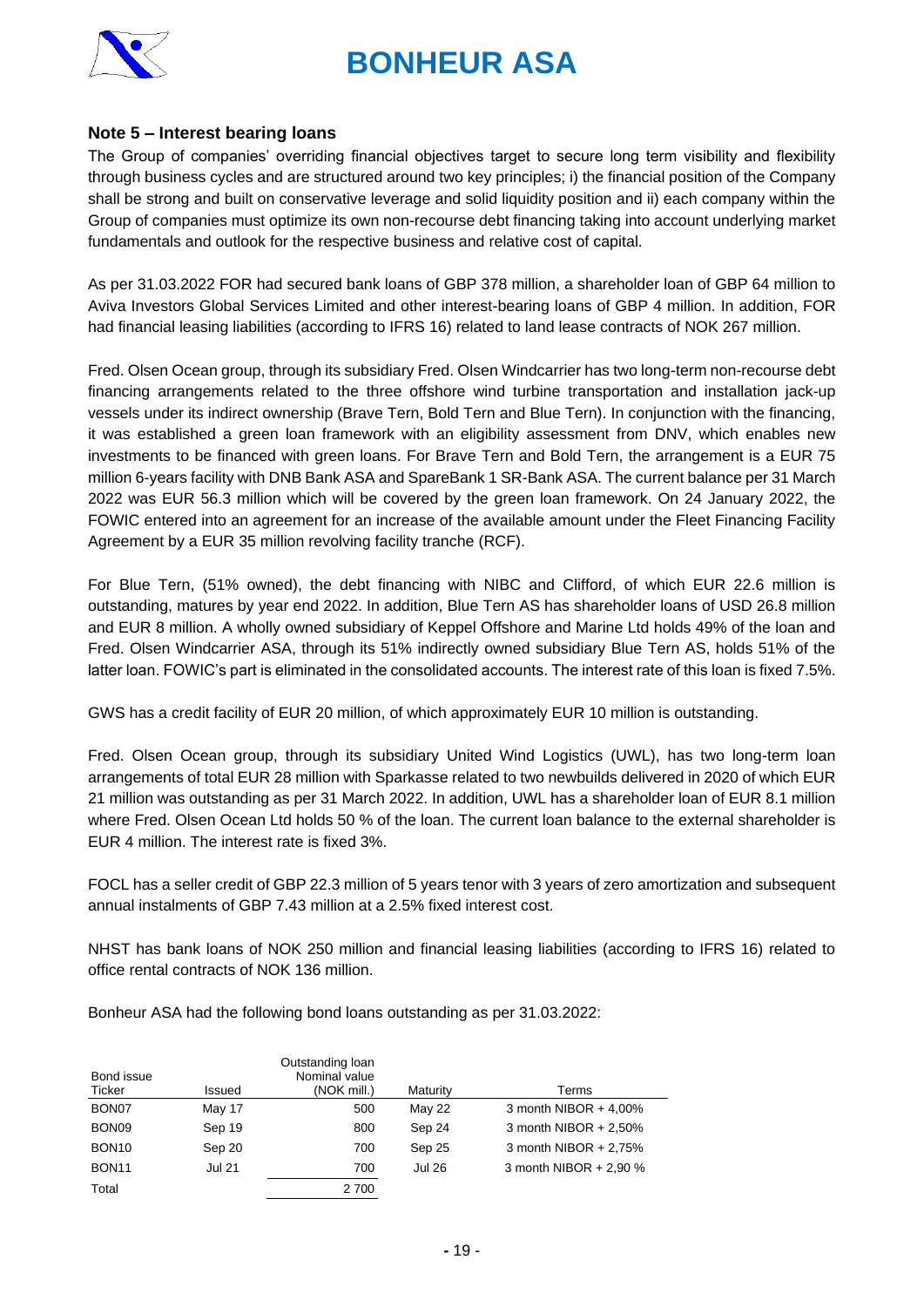

### **Note 6 – Taxes**

Net tax cost in the quarter was NOK 237 million. Current tax expenses were NOK 216 million, related to Renewable Energy UK with NOK 210 million, and Wind Service with NOK 5 million. Net deferred tax expenses were NOK 21 million, related to Renewable Energy with NOK 23 million, Wind Service with NOK 1 million and NHST with an income of NOK 3 million.

The Group of companies paid NOK 104 million in taxes in the quarter, whereof NOK 95 million in Renewable Energy UK.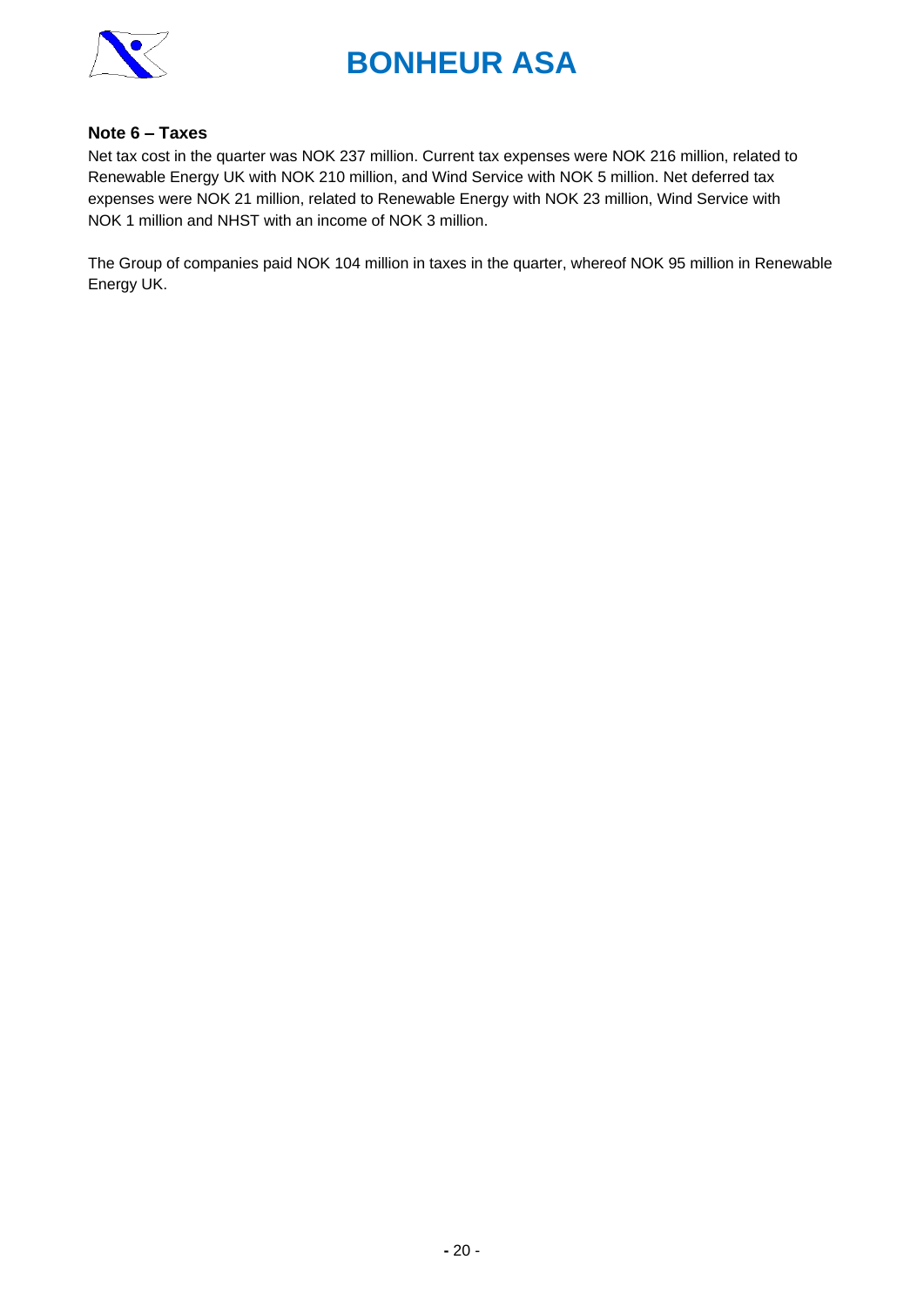

# **Note 7 – Bonheur ASA (Parent company – NGAAP)**

### **Basis of presentation of the Parent Company financial information**

Bonheur ASA is the Parent Company.

### **Financial framework and accounting principles**

The accounts have been prepared in accordance with the Norwegian accounting act and generally accepted accounting principles in Norway (NGAAP). The accounts do not include all information required for annual accounts and should be read in conjunction with the Parent Company's annual accounts for 2021. All figures presented are in NOK unless otherwise stated.

### **Shares and other securities**

Long term investments in subsidiaries, associated companies and other shares and bonds, which are held to maturity date, are classified as financial fixed assets in the balance sheet and measured at the lower of cost and market value.

| 2022<br>2021<br>2021<br><b>CONDENSED INCOME STATEMENT (NGAAP)</b><br>18,0<br>4,7<br>4,7<br>Revenues<br>$-31,0$<br>$-35,1$<br>$-149,4$<br>Operating costs<br>$-30,4$<br>$-131,4$<br>$-26,3$<br><b>Operating result before depreciation (EBITDA)</b><br>$-1,2$<br>$-1,3$<br>-5,0<br>Depreciation<br>$-27,5$<br>$-31,7$<br>$-136,4$<br><b>Operating result (EBIT)</b><br>281,7<br>12,1<br>22,9<br><b>Financial Income</b><br>$-44,8$<br>$-45,3$<br>$-129,5$<br><b>Financial Expense</b><br>$-32,7$<br>$-22,3$<br>152,1<br>Net financial items<br>$-60,2$<br>-54,0<br>15,7<br><b>Result before tax (EBT)</b><br>0,0<br>0,0<br>0,0<br>Tax expense<br>$-60,2$<br>$-54,0$<br>15,7<br>Net result after estimated tax<br>31.03.2022<br>31.03.2021<br>31.12.2021<br><b>CONDENSED BALANCE SHEET (NGAAP)</b><br>Property, plant and equipment<br>65,7<br>68,7<br>66,3<br>Investments in subsidiaries<br>6 2 3 7 , 5<br>6 127,3<br>6 205,5<br>Other financial fixed assets<br>1417,0<br>1 342,3<br>1 432,8<br><b>Non-current assets</b><br>7628,8<br>7614,1<br>7 7 20, 2<br>Shares and current receivables<br>463,0<br>58,6<br>430,9<br>Cash and cash equivalents<br>2 0 98,8<br>2 543,6<br>2 2 8 7, 9<br><b>Current assets</b><br>2 5 6 1 , 8<br>2 602.2<br>2 718,8<br><b>Total assets</b><br>10 281,9<br>10 231,0<br>10 332,9<br>Share capital<br>53,2<br>53,2<br>53,2<br>Share premium<br>143,3<br>143,3<br>143,3<br>Retained earnings<br>6 586,6<br>6756,3<br>6646,9<br>6783,0<br><b>Equity</b><br>6 952,7<br>6 843,3<br>2 186,4<br>2 186,4<br>Non-current interest-bearing debt<br>1989,4<br>Other non-current liabilities<br>505,5<br>480,6<br>493,1<br>2691,8<br>2679,5<br><b>Non-current liabilities</b><br>2470,0<br>499,9<br>Current interest-bearing debt<br>599,9<br>499,9<br>Other current liabilities<br>307,2<br>208,4<br>310,3<br><b>Current liabilities</b><br>807,1<br>808,2<br>810,2<br><b>Total equity and liabilities</b><br>10 281,9<br>10 231,0<br>10 332,9<br><b>Equity ratio</b><br>66,0 %<br>68,0 %<br>66,2 % | (NOK million) - unaudited | Jan-Mar | Jan-Mar | Jan-Dec |
|----------------------------------------------------------------------------------------------------------------------------------------------------------------------------------------------------------------------------------------------------------------------------------------------------------------------------------------------------------------------------------------------------------------------------------------------------------------------------------------------------------------------------------------------------------------------------------------------------------------------------------------------------------------------------------------------------------------------------------------------------------------------------------------------------------------------------------------------------------------------------------------------------------------------------------------------------------------------------------------------------------------------------------------------------------------------------------------------------------------------------------------------------------------------------------------------------------------------------------------------------------------------------------------------------------------------------------------------------------------------------------------------------------------------------------------------------------------------------------------------------------------------------------------------------------------------------------------------------------------------------------------------------------------------------------------------------------------------------------------------------------------------------------------------------------------------------------------------------------------------------------------------------------------------------------------------------------------------------------------------------------------------------|---------------------------|---------|---------|---------|
|                                                                                                                                                                                                                                                                                                                                                                                                                                                                                                                                                                                                                                                                                                                                                                                                                                                                                                                                                                                                                                                                                                                                                                                                                                                                                                                                                                                                                                                                                                                                                                                                                                                                                                                                                                                                                                                                                                                                                                                                                            |                           |         |         |         |
|                                                                                                                                                                                                                                                                                                                                                                                                                                                                                                                                                                                                                                                                                                                                                                                                                                                                                                                                                                                                                                                                                                                                                                                                                                                                                                                                                                                                                                                                                                                                                                                                                                                                                                                                                                                                                                                                                                                                                                                                                            |                           |         |         |         |
|                                                                                                                                                                                                                                                                                                                                                                                                                                                                                                                                                                                                                                                                                                                                                                                                                                                                                                                                                                                                                                                                                                                                                                                                                                                                                                                                                                                                                                                                                                                                                                                                                                                                                                                                                                                                                                                                                                                                                                                                                            |                           |         |         |         |
|                                                                                                                                                                                                                                                                                                                                                                                                                                                                                                                                                                                                                                                                                                                                                                                                                                                                                                                                                                                                                                                                                                                                                                                                                                                                                                                                                                                                                                                                                                                                                                                                                                                                                                                                                                                                                                                                                                                                                                                                                            |                           |         |         |         |
|                                                                                                                                                                                                                                                                                                                                                                                                                                                                                                                                                                                                                                                                                                                                                                                                                                                                                                                                                                                                                                                                                                                                                                                                                                                                                                                                                                                                                                                                                                                                                                                                                                                                                                                                                                                                                                                                                                                                                                                                                            |                           |         |         |         |
|                                                                                                                                                                                                                                                                                                                                                                                                                                                                                                                                                                                                                                                                                                                                                                                                                                                                                                                                                                                                                                                                                                                                                                                                                                                                                                                                                                                                                                                                                                                                                                                                                                                                                                                                                                                                                                                                                                                                                                                                                            |                           |         |         |         |
|                                                                                                                                                                                                                                                                                                                                                                                                                                                                                                                                                                                                                                                                                                                                                                                                                                                                                                                                                                                                                                                                                                                                                                                                                                                                                                                                                                                                                                                                                                                                                                                                                                                                                                                                                                                                                                                                                                                                                                                                                            |                           |         |         |         |
|                                                                                                                                                                                                                                                                                                                                                                                                                                                                                                                                                                                                                                                                                                                                                                                                                                                                                                                                                                                                                                                                                                                                                                                                                                                                                                                                                                                                                                                                                                                                                                                                                                                                                                                                                                                                                                                                                                                                                                                                                            |                           |         |         |         |
|                                                                                                                                                                                                                                                                                                                                                                                                                                                                                                                                                                                                                                                                                                                                                                                                                                                                                                                                                                                                                                                                                                                                                                                                                                                                                                                                                                                                                                                                                                                                                                                                                                                                                                                                                                                                                                                                                                                                                                                                                            |                           |         |         |         |
|                                                                                                                                                                                                                                                                                                                                                                                                                                                                                                                                                                                                                                                                                                                                                                                                                                                                                                                                                                                                                                                                                                                                                                                                                                                                                                                                                                                                                                                                                                                                                                                                                                                                                                                                                                                                                                                                                                                                                                                                                            |                           |         |         |         |
|                                                                                                                                                                                                                                                                                                                                                                                                                                                                                                                                                                                                                                                                                                                                                                                                                                                                                                                                                                                                                                                                                                                                                                                                                                                                                                                                                                                                                                                                                                                                                                                                                                                                                                                                                                                                                                                                                                                                                                                                                            |                           |         |         |         |
|                                                                                                                                                                                                                                                                                                                                                                                                                                                                                                                                                                                                                                                                                                                                                                                                                                                                                                                                                                                                                                                                                                                                                                                                                                                                                                                                                                                                                                                                                                                                                                                                                                                                                                                                                                                                                                                                                                                                                                                                                            |                           |         |         |         |
|                                                                                                                                                                                                                                                                                                                                                                                                                                                                                                                                                                                                                                                                                                                                                                                                                                                                                                                                                                                                                                                                                                                                                                                                                                                                                                                                                                                                                                                                                                                                                                                                                                                                                                                                                                                                                                                                                                                                                                                                                            |                           |         |         |         |
|                                                                                                                                                                                                                                                                                                                                                                                                                                                                                                                                                                                                                                                                                                                                                                                                                                                                                                                                                                                                                                                                                                                                                                                                                                                                                                                                                                                                                                                                                                                                                                                                                                                                                                                                                                                                                                                                                                                                                                                                                            |                           |         |         |         |
|                                                                                                                                                                                                                                                                                                                                                                                                                                                                                                                                                                                                                                                                                                                                                                                                                                                                                                                                                                                                                                                                                                                                                                                                                                                                                                                                                                                                                                                                                                                                                                                                                                                                                                                                                                                                                                                                                                                                                                                                                            |                           |         |         |         |
|                                                                                                                                                                                                                                                                                                                                                                                                                                                                                                                                                                                                                                                                                                                                                                                                                                                                                                                                                                                                                                                                                                                                                                                                                                                                                                                                                                                                                                                                                                                                                                                                                                                                                                                                                                                                                                                                                                                                                                                                                            |                           |         |         |         |
|                                                                                                                                                                                                                                                                                                                                                                                                                                                                                                                                                                                                                                                                                                                                                                                                                                                                                                                                                                                                                                                                                                                                                                                                                                                                                                                                                                                                                                                                                                                                                                                                                                                                                                                                                                                                                                                                                                                                                                                                                            |                           |         |         |         |
|                                                                                                                                                                                                                                                                                                                                                                                                                                                                                                                                                                                                                                                                                                                                                                                                                                                                                                                                                                                                                                                                                                                                                                                                                                                                                                                                                                                                                                                                                                                                                                                                                                                                                                                                                                                                                                                                                                                                                                                                                            |                           |         |         |         |
|                                                                                                                                                                                                                                                                                                                                                                                                                                                                                                                                                                                                                                                                                                                                                                                                                                                                                                                                                                                                                                                                                                                                                                                                                                                                                                                                                                                                                                                                                                                                                                                                                                                                                                                                                                                                                                                                                                                                                                                                                            |                           |         |         |         |
|                                                                                                                                                                                                                                                                                                                                                                                                                                                                                                                                                                                                                                                                                                                                                                                                                                                                                                                                                                                                                                                                                                                                                                                                                                                                                                                                                                                                                                                                                                                                                                                                                                                                                                                                                                                                                                                                                                                                                                                                                            |                           |         |         |         |
|                                                                                                                                                                                                                                                                                                                                                                                                                                                                                                                                                                                                                                                                                                                                                                                                                                                                                                                                                                                                                                                                                                                                                                                                                                                                                                                                                                                                                                                                                                                                                                                                                                                                                                                                                                                                                                                                                                                                                                                                                            |                           |         |         |         |
|                                                                                                                                                                                                                                                                                                                                                                                                                                                                                                                                                                                                                                                                                                                                                                                                                                                                                                                                                                                                                                                                                                                                                                                                                                                                                                                                                                                                                                                                                                                                                                                                                                                                                                                                                                                                                                                                                                                                                                                                                            |                           |         |         |         |
|                                                                                                                                                                                                                                                                                                                                                                                                                                                                                                                                                                                                                                                                                                                                                                                                                                                                                                                                                                                                                                                                                                                                                                                                                                                                                                                                                                                                                                                                                                                                                                                                                                                                                                                                                                                                                                                                                                                                                                                                                            |                           |         |         |         |
|                                                                                                                                                                                                                                                                                                                                                                                                                                                                                                                                                                                                                                                                                                                                                                                                                                                                                                                                                                                                                                                                                                                                                                                                                                                                                                                                                                                                                                                                                                                                                                                                                                                                                                                                                                                                                                                                                                                                                                                                                            |                           |         |         |         |
|                                                                                                                                                                                                                                                                                                                                                                                                                                                                                                                                                                                                                                                                                                                                                                                                                                                                                                                                                                                                                                                                                                                                                                                                                                                                                                                                                                                                                                                                                                                                                                                                                                                                                                                                                                                                                                                                                                                                                                                                                            |                           |         |         |         |
|                                                                                                                                                                                                                                                                                                                                                                                                                                                                                                                                                                                                                                                                                                                                                                                                                                                                                                                                                                                                                                                                                                                                                                                                                                                                                                                                                                                                                                                                                                                                                                                                                                                                                                                                                                                                                                                                                                                                                                                                                            |                           |         |         |         |
|                                                                                                                                                                                                                                                                                                                                                                                                                                                                                                                                                                                                                                                                                                                                                                                                                                                                                                                                                                                                                                                                                                                                                                                                                                                                                                                                                                                                                                                                                                                                                                                                                                                                                                                                                                                                                                                                                                                                                                                                                            |                           |         |         |         |
|                                                                                                                                                                                                                                                                                                                                                                                                                                                                                                                                                                                                                                                                                                                                                                                                                                                                                                                                                                                                                                                                                                                                                                                                                                                                                                                                                                                                                                                                                                                                                                                                                                                                                                                                                                                                                                                                                                                                                                                                                            |                           |         |         |         |
|                                                                                                                                                                                                                                                                                                                                                                                                                                                                                                                                                                                                                                                                                                                                                                                                                                                                                                                                                                                                                                                                                                                                                                                                                                                                                                                                                                                                                                                                                                                                                                                                                                                                                                                                                                                                                                                                                                                                                                                                                            |                           |         |         |         |
|                                                                                                                                                                                                                                                                                                                                                                                                                                                                                                                                                                                                                                                                                                                                                                                                                                                                                                                                                                                                                                                                                                                                                                                                                                                                                                                                                                                                                                                                                                                                                                                                                                                                                                                                                                                                                                                                                                                                                                                                                            |                           |         |         |         |
|                                                                                                                                                                                                                                                                                                                                                                                                                                                                                                                                                                                                                                                                                                                                                                                                                                                                                                                                                                                                                                                                                                                                                                                                                                                                                                                                                                                                                                                                                                                                                                                                                                                                                                                                                                                                                                                                                                                                                                                                                            |                           |         |         |         |
|                                                                                                                                                                                                                                                                                                                                                                                                                                                                                                                                                                                                                                                                                                                                                                                                                                                                                                                                                                                                                                                                                                                                                                                                                                                                                                                                                                                                                                                                                                                                                                                                                                                                                                                                                                                                                                                                                                                                                                                                                            |                           |         |         |         |
|                                                                                                                                                                                                                                                                                                                                                                                                                                                                                                                                                                                                                                                                                                                                                                                                                                                                                                                                                                                                                                                                                                                                                                                                                                                                                                                                                                                                                                                                                                                                                                                                                                                                                                                                                                                                                                                                                                                                                                                                                            |                           |         |         |         |
|                                                                                                                                                                                                                                                                                                                                                                                                                                                                                                                                                                                                                                                                                                                                                                                                                                                                                                                                                                                                                                                                                                                                                                                                                                                                                                                                                                                                                                                                                                                                                                                                                                                                                                                                                                                                                                                                                                                                                                                                                            |                           |         |         |         |
|                                                                                                                                                                                                                                                                                                                                                                                                                                                                                                                                                                                                                                                                                                                                                                                                                                                                                                                                                                                                                                                                                                                                                                                                                                                                                                                                                                                                                                                                                                                                                                                                                                                                                                                                                                                                                                                                                                                                                                                                                            |                           |         |         |         |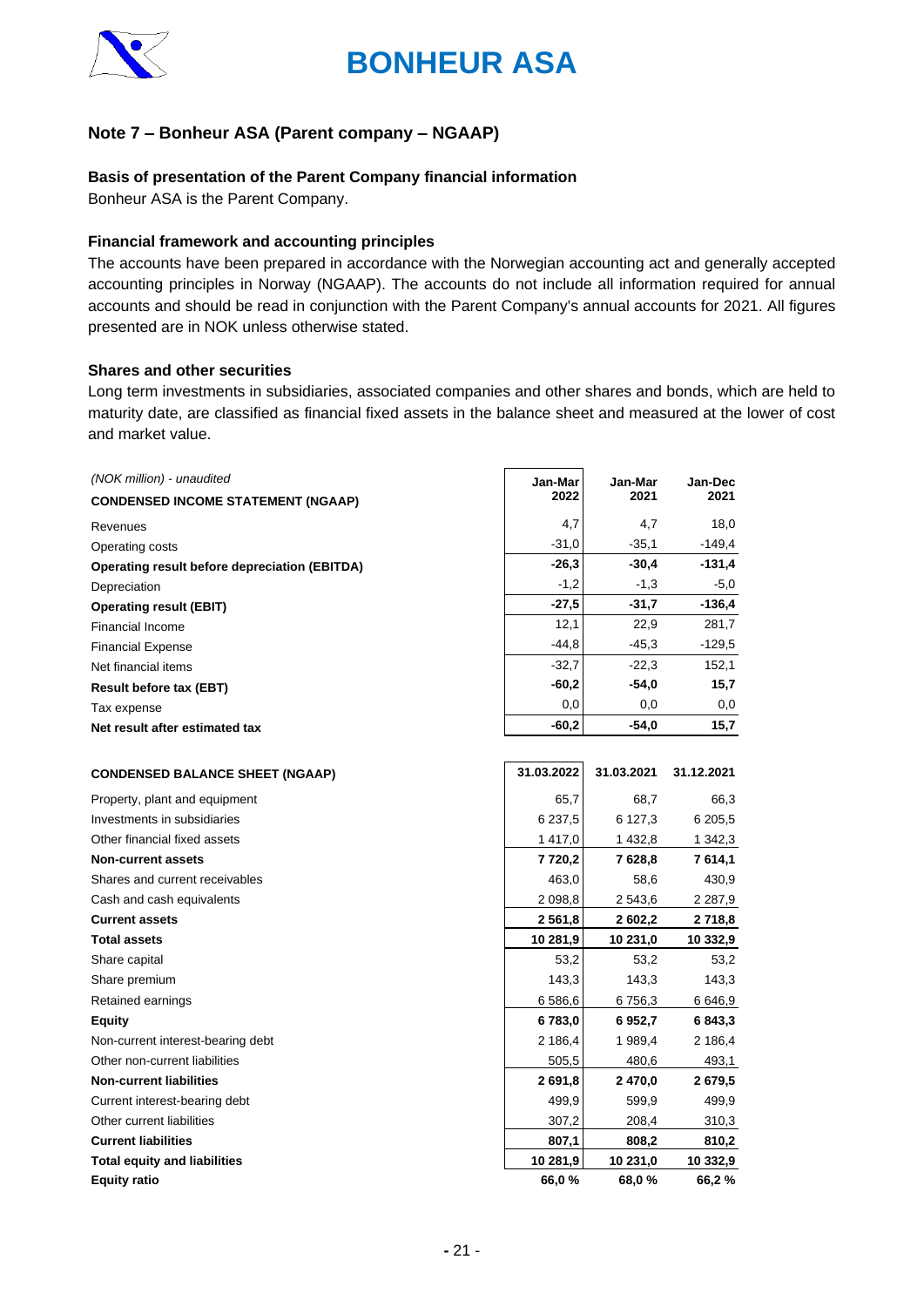

| <b>CONDENSED STATEMENT OF CASH FLOW (NGAAP)</b>                                                                     | Jan-Mar<br>2022 | Jan-Mar<br>2021 | <b>Jan-Dec</b><br>2021 |
|---------------------------------------------------------------------------------------------------------------------|-----------------|-----------------|------------------------|
| (NOK million) - unaudited                                                                                           |                 |                 |                        |
|                                                                                                                     |                 |                 |                        |
| Cash flow from operating activities                                                                                 |                 |                 |                        |
| Net result after tax                                                                                                | $-60,2$         | $-54,0$         | 15,7                   |
| Adjustments for:                                                                                                    |                 |                 |                        |
| Depreciation                                                                                                        | 1,2             | 1,3             | 5,0                    |
| Net of investment income, interest expenses and net unrealized<br>foreign exchange gains                            | 36,8            | 34,6            | $-120,2$               |
| Net gain on sale of property, plant and equipment and other<br>investments                                          | 0,0             | $-0,1$          | $-0,1$                 |
| Tax expense                                                                                                         | 0,0             | 0,0             | 0,0                    |
| Cash generated before changes in working capital and provisions                                                     | $-22,2$         | $-18,2$         | $-99.5$                |
| Increase (-) / decrease in trade and other receivables                                                              | $-9,5$          | 0,6             | $-2,8$                 |
| Increase / decrease (-) in current liabilities                                                                      | $-6,2$          | 10,1            | 0,9                    |
| Cash generated from operations                                                                                      | $-37,9$         | $-7,5$          | $-101,4$               |
| Interest paid                                                                                                       | $-25,3$         | $-22.7$         | $-90,9$                |
| Tax paid                                                                                                            | 0,0             | 0,0             | 0,0                    |
| Net cash from operating activities                                                                                  | $-63,1$         | $-30,2$         | $-192,4$               |
|                                                                                                                     |                 |                 |                        |
| Cash flow from investing activities<br>Proceeds from sale of property, plant and equipment and other<br>investments | 5,0             | 10,1            | 106,1                  |
| Interest and dividends received                                                                                     | 3,4             | 5,3             | 193,3                  |
| Acquisitions of property, plant and equipment and other investments                                                 | $-134,3$        | $-349,4$        | -740,9                 |
| Net cash from investing activities                                                                                  | $-126,0$        | $-334.0$        | $-441,4$               |
|                                                                                                                     |                 |                 |                        |
| Cash flow from financing activities                                                                                 |                 |                 |                        |
| Increase in borrowings                                                                                              | 0,0             | 0,0             | 784,0                  |
| Repayment of borrowings                                                                                             | 0,0             | 0,0             | $-600,0$               |
| Dividends paid                                                                                                      | 0,0             | 0,0             | $-170,1$               |
| Net cash from financing activities                                                                                  | 0,0             | 0,0             | 13,9                   |
| Net increase in cash and cash equivalents                                                                           | $-189,1$        | $-364,2$        | $-619,9$               |
| Cash and cash equivalents beginning of period                                                                       | 2 2 8 7,9       | 2 907,8         | 2 907,8                |
| Cash and cash equivalents at 31.12                                                                                  | 2 098,8         | 2 543,6         | 2 2 8 7,9              |